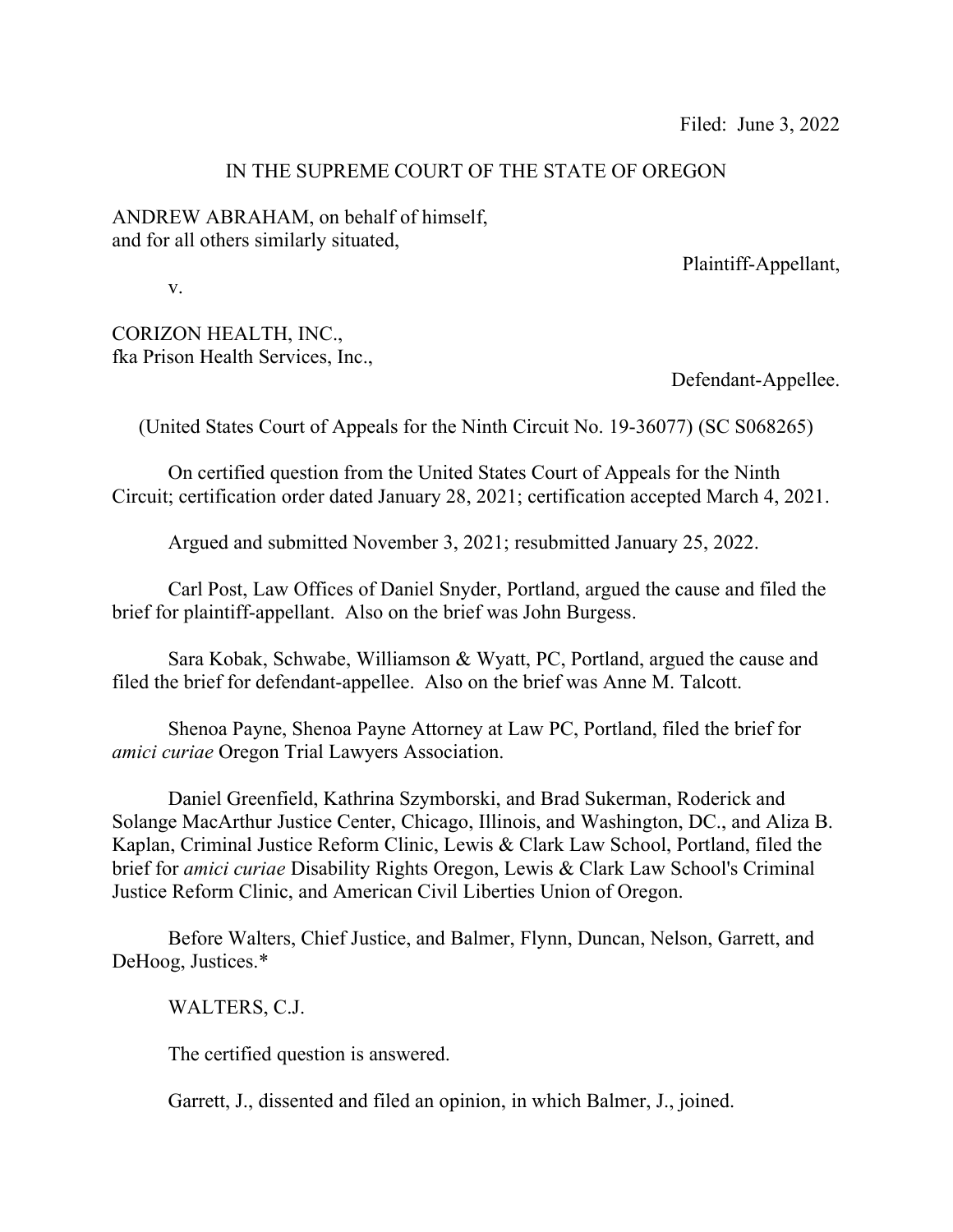\*Nakamoto, J., retired December 31, 2021, and did not participate in the decision of this case.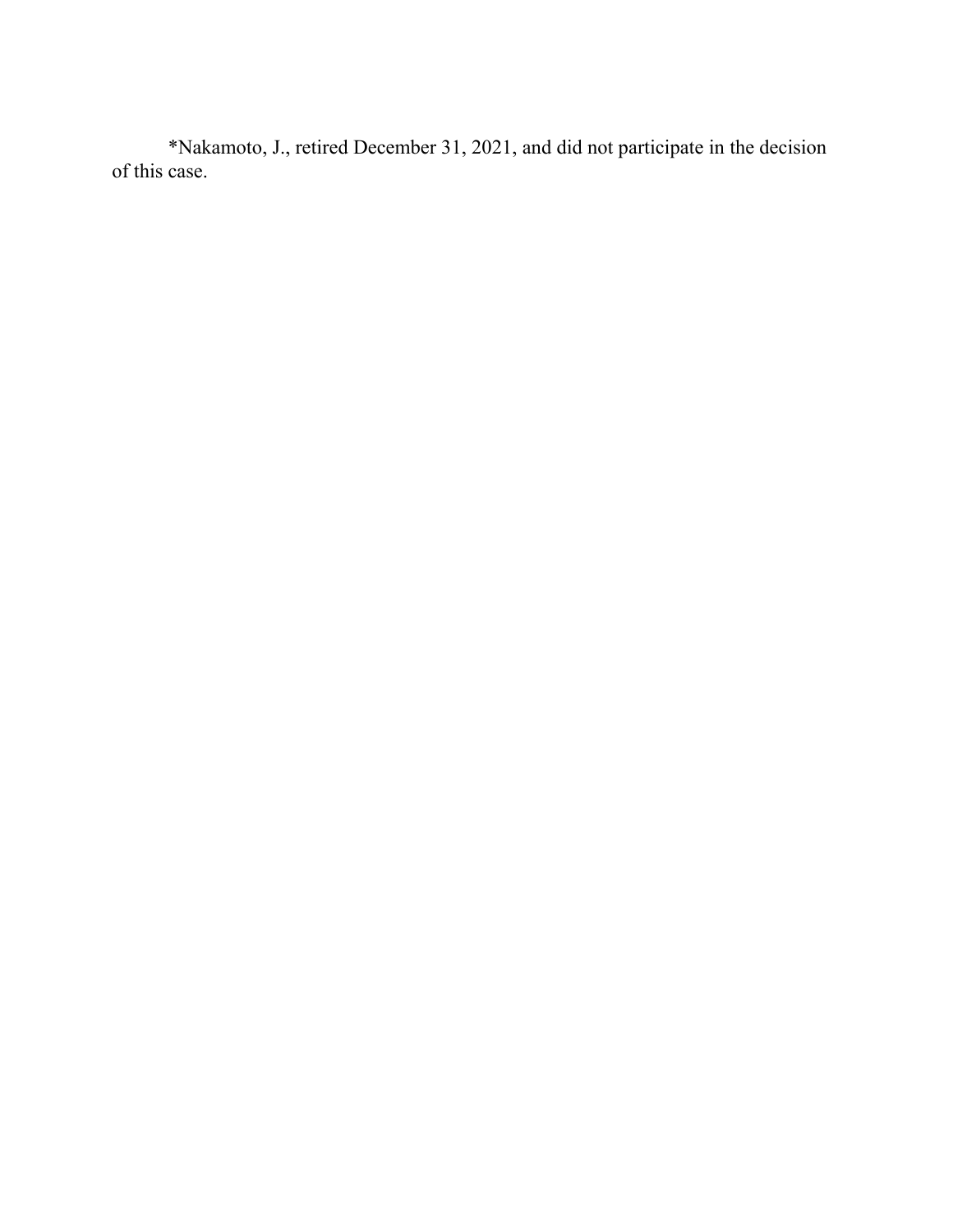## DESIGNATION OF PREVAILING PARTY AND AWARD OF COSTS

Prevailing party: Plaintiff-Appellant

- [X] No costs allowed.
- [ ] Costs allowed, payable by:<br>[ ] Costs allowed, to abide the
	- Costs allowed, to abide the outcome on remand, payable by: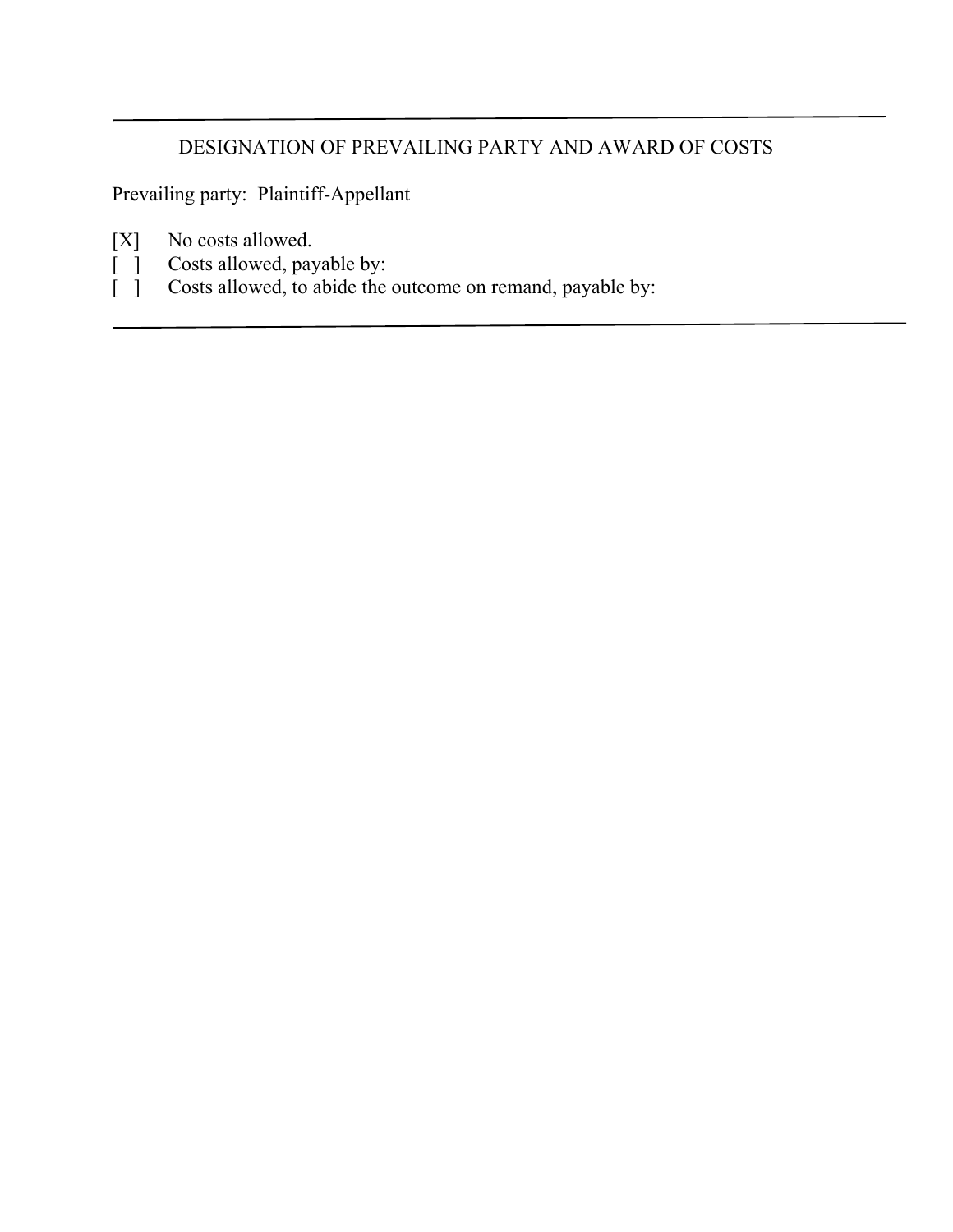1 WALTERS, C.J.

| $\overline{2}$ | In this opinion, we answer a question that has been certified to us by the                                                                                                                                           |
|----------------|----------------------------------------------------------------------------------------------------------------------------------------------------------------------------------------------------------------------|
| 3              | United States Court of Appeals for the Ninth Circuit, concerning the applicability of                                                                                                                                |
| 4              | Oregon's antidiscrimination laws to a private contractor that provides healthcare services                                                                                                                           |
| 5              | within a jail. Plaintiff filed a lawsuit against defendant, a private entity that contracted                                                                                                                         |
| 6              | with the Clackamas County Jail to provide healthcare services to incarcerated persons,                                                                                                                               |
| 7              | alleging that defendant had discriminated against him on the basis of disability, in                                                                                                                                 |
| 8              | violation of ORS 659A.142(4), which prohibits disability discrimination by places of                                                                                                                                 |
| 9              | public accommodation. The district court held that defendant was not a place of public                                                                                                                               |
| 10             | accommodation, as defined by ORS 659A.400. The Ninth Circuit asked us to help it to                                                                                                                                  |
| 11             | resolve plaintiff's appeal of the dismissal of his state law claim and certified to us the                                                                                                                           |
| 12             | following question:                                                                                                                                                                                                  |
| 13<br>14<br>15 | "Is a private contractor providing healthcare services at a county jail a<br>'place of public accommodation' within the meaning of Oregon Revised<br>Statutes § 659A.400 and subject to liability under § 659A.142?" |
| 16             | As we explain below, the answer to that question is yes.                                                                                                                                                             |
| 17             | <b>BACKGROUND</b>                                                                                                                                                                                                    |
| 18             | We take the following summary of the factual background and procedural                                                                                                                                               |
| 19             | posture of the case from the Ninth Circuit's certification order and from the record.                                                                                                                                |
| 20             | Because the question certified to us arises from the appeal of the dismissal of plaintiff's                                                                                                                          |
| 21             | complaint, we, like the Ninth Circuit, assume that the facts alleged in the complaint are                                                                                                                            |
| 22             | true. See Abraham v. Corizon Health, Inc., 985 F3d 1198, 1199-200 (9th Cir 2021)                                                                                                                                     |
| 23             | ("Because the district court decided this case on a motion to dismiss, we assume the truth                                                                                                                           |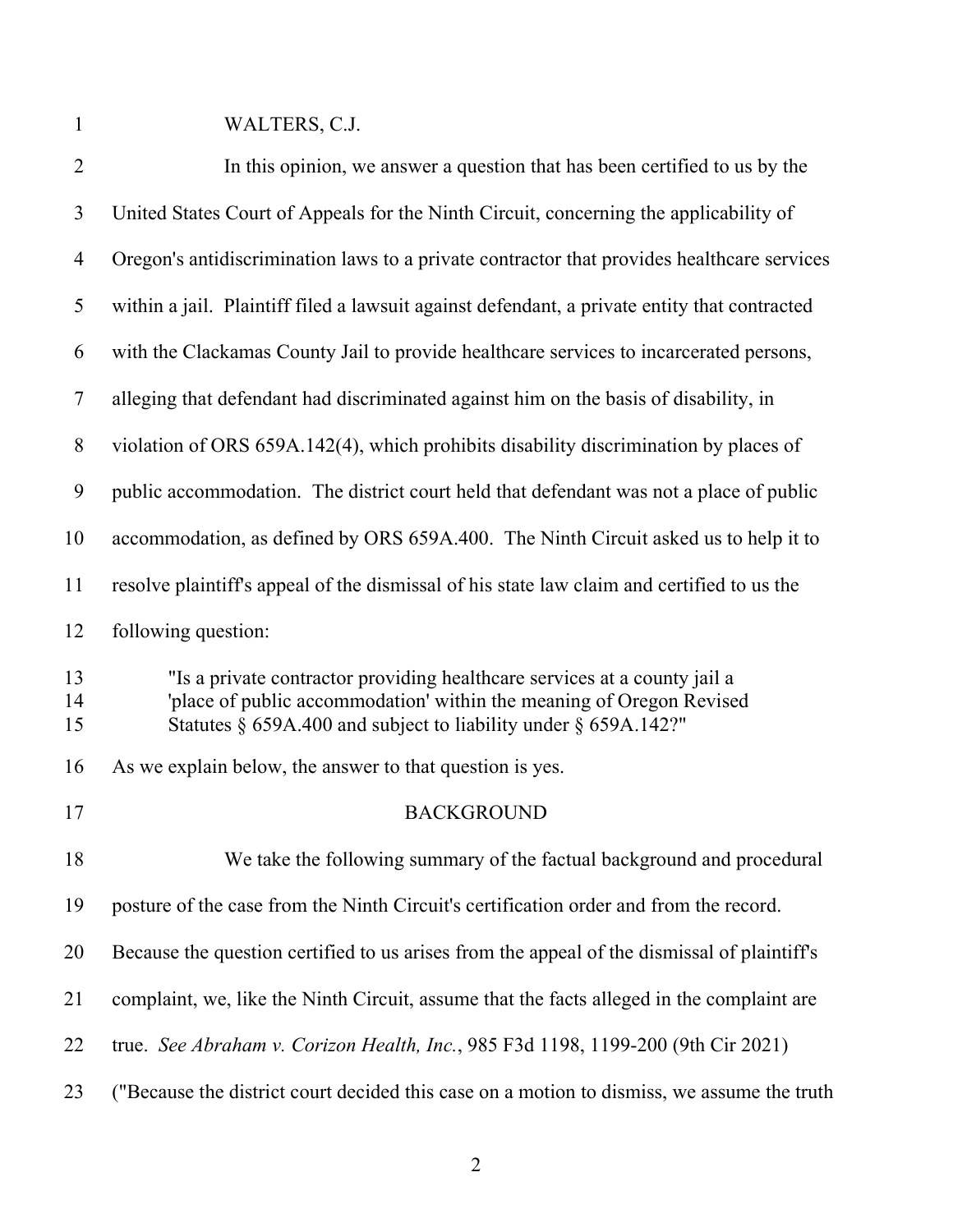1 of the facts as set out in the complaint.").

| $\overline{2}$ | Plaintiff is deaf and prefers to communicate through American Sign                                |
|----------------|---------------------------------------------------------------------------------------------------|
| 3              | Language (ASL), which is his primary language. Plaintiff's ability to communicate in              |
| $\overline{4}$ | English is more limited. In October 2015, plaintiff was arrested and taken to the                 |
| 5              | Clackamas County Jail. Based on communications with plaintiff without the assistance              |
| 6              | of an ASL interpreter, a deputy incorrectly flagged plaintiff as being a suicide risk.            |
| $\overline{7}$ | As a result, plaintiff was placed on suicide watch. Defendant has a contract                      |
| $8\,$          | with Clackamas County to provide medical and mental health services at the jail and was           |
| 9              | responsible for plaintiff's care and for further assessment. Over the course of three days,       |
| 10             | defendant's staff was unable to communicate effectively with plaintiff but failed to              |
| 11             | provide an ASL interpreter. As a result of defendant's staff's misunderstandings, plaintiff,      |
| 12             | who is diabetic, was denied meals and access to insulin. Also, as a result of defendant's         |
| 13             | inability to communicate with plaintiff, plaintiff remained on suicide watch for three            |
| 14             | days.                                                                                             |
| 15             | Plaintiff filed suit against defendant in federal district court alleging, among                  |
| 16             | other claims, that defendant was a "place of public accommodation" that had                       |
| 17             | discriminated against him because he is "an individual with a disability," in violation of        |
| 18             | ORS 659A.142(4). Plaintiff initially sought only equitable relief, and the district court         |
| 19             | dismissed the claim on standing grounds because plaintiff was no longer incarcerated. In          |
| 20             | the order that is the basis for plaintiff's current appeal, the district court denied plaintiff's |
| 21             | motion to amend his complaint to add a claim for compensatory damages on the grounds              |
| 22             | that the amendment would be futile. The district court concluded that defendant was not           |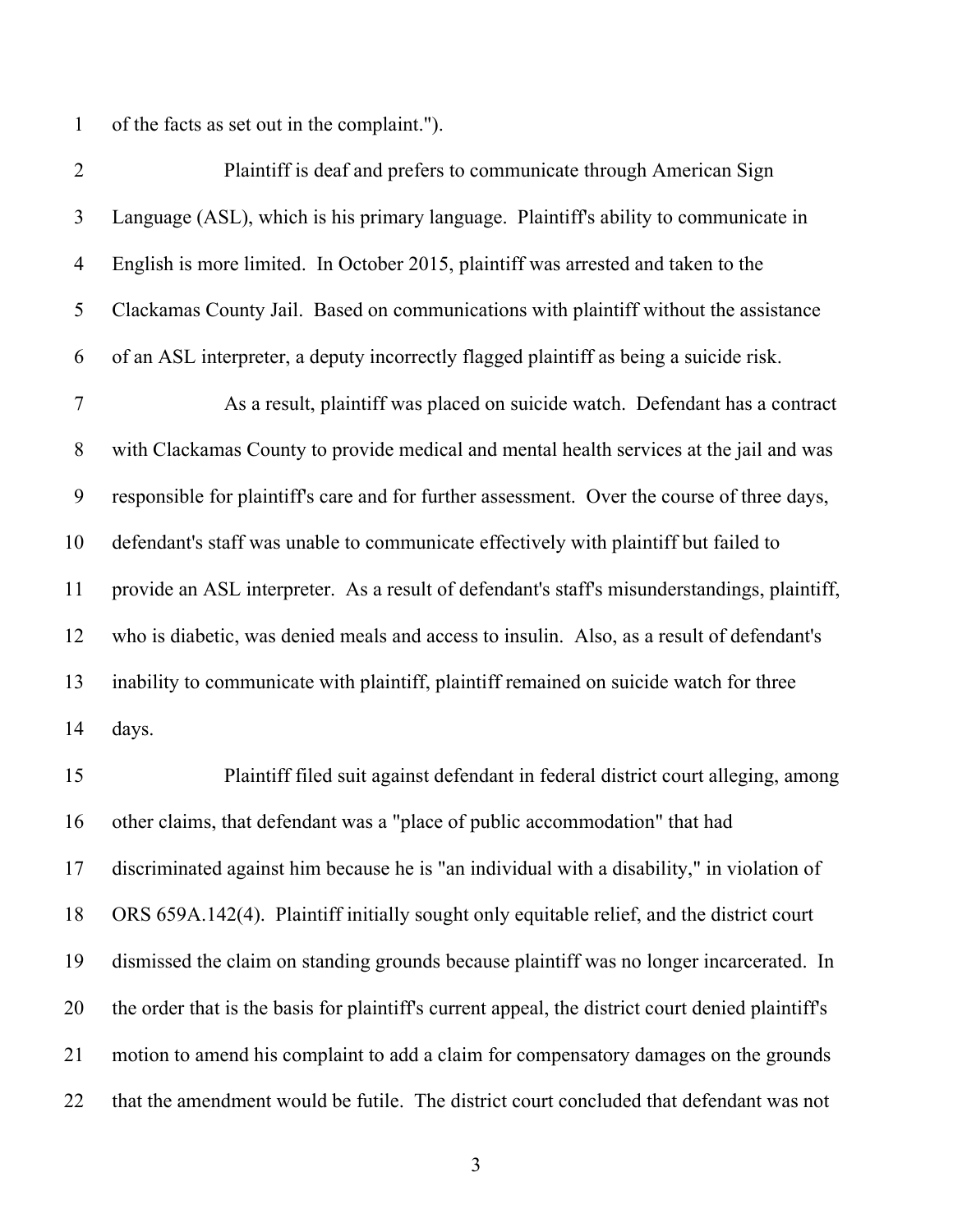1 a "place of public accommodation," as defined by ORS 659A.400(1)(a), meaning that 2 ORS 659A.142(4) did not apply to defendant's provision of medical services in a jail 3 setting.

| $\overline{4}$ | Plaintiff appealed to the Ninth Circuit, arguing that the district court had                                                                                                                                               |
|----------------|----------------------------------------------------------------------------------------------------------------------------------------------------------------------------------------------------------------------------|
| 5              | construed the statutory term "public accommodation" too narrowly and asking the Ninth                                                                                                                                      |
| 6              | Circuit to certify that question of state law to this court. In response, defendant both                                                                                                                                   |
| $\tau$         | disputed plaintiff's interpretation of ORS $659A.400(1)(a)$ and argued that ORS $659A.142$                                                                                                                                 |
| 8              | was inapplicable to plaintiff's case for a second reason: Plaintiff was neither a                                                                                                                                          |
| 9              | "customer" nor "patron" of defendant's services.                                                                                                                                                                           |
| 10             | The Ninth Circuit reviewed Oregon case law interpreting ORS                                                                                                                                                                |
| 11             | $659A.400(1)(a)$ and, noting that "Oregon courts have yet to address whether a private                                                                                                                                     |
| 12             | contractor like [defendant] constitutes a 'place of public accommodation," expressed                                                                                                                                       |
| 13             | uncertainty about whether Oregon courts would conclude that defendant meets the                                                                                                                                            |
| 14             | definition. Abraham, 985 F3d at 1202. The Ninth Circuit likewise noted that no Oregon                                                                                                                                      |
| 15             | case addresses whether ORS "659A.142(4)'s use of the terms 'customer or patron'                                                                                                                                            |
| 16             | excludes plaintiffs like" plaintiff. <i>Id.</i> Rather than decide those questions of state law                                                                                                                            |
| 17             | itself, the Ninth Circuit certified the following question to this court:                                                                                                                                                  |
| 18<br>19<br>20 | "Is a private contractor providing healthcare services at a county jail a<br>'place of public accommodation' within the meaning of Oregon Revised<br>Statutes $\S$ 659A.400 and subject to liability under $\S$ 659A.142?" |
| 21             | <i>Abraham</i> , 985 F3d at 1199. We accepted the certified question.                                                                                                                                                      |
| 22             | <b>ANALYSIS</b>                                                                                                                                                                                                            |
| 23             | We understand the certified question to present several distinct, though                                                                                                                                                   |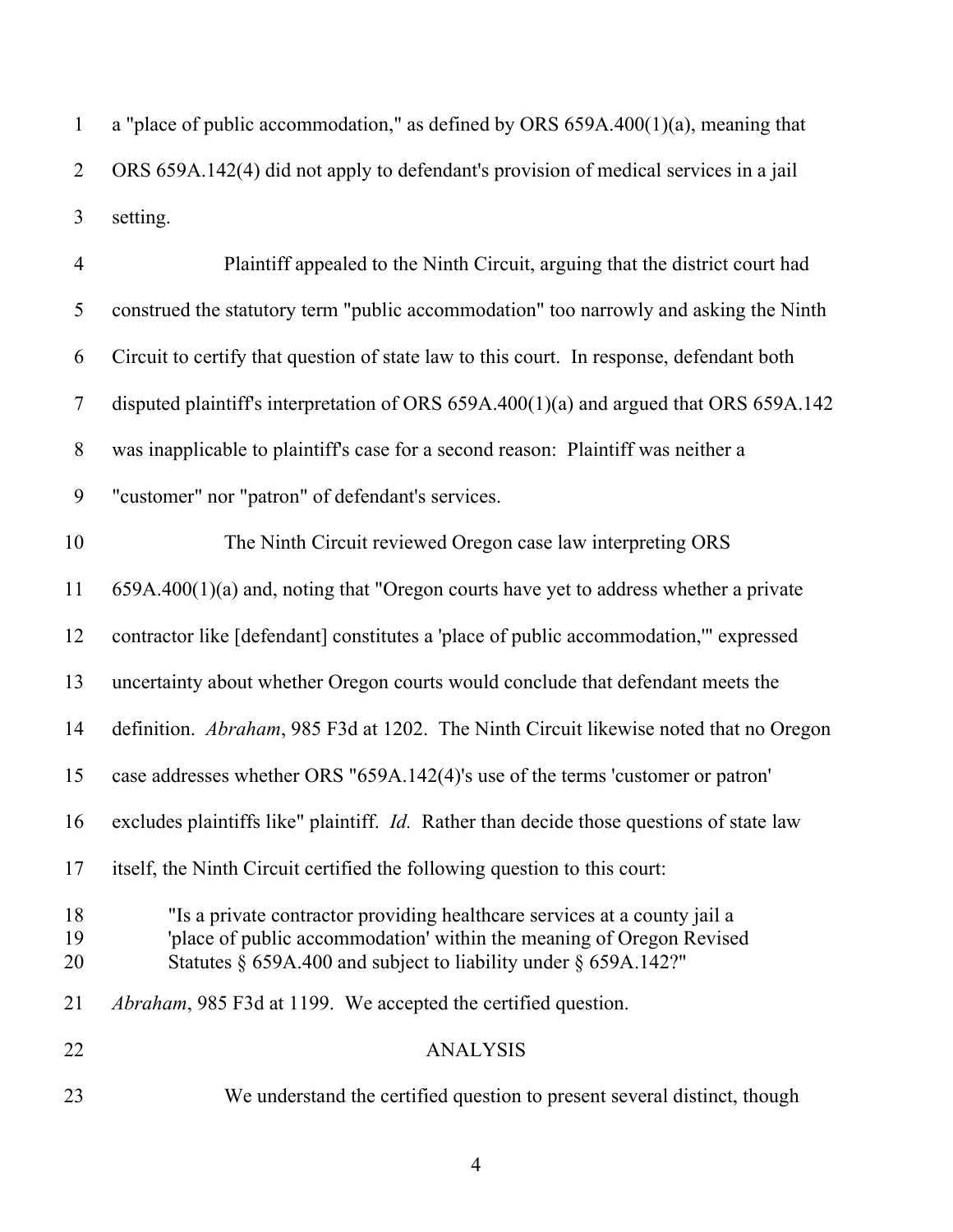| 1                    | related, issues of statutory construction. The first question is whether plaintiff was a                                                                                                                                                                                                           |
|----------------------|----------------------------------------------------------------------------------------------------------------------------------------------------------------------------------------------------------------------------------------------------------------------------------------------------|
| $\overline{2}$       | "customer" or "patron" of defendant's services. Defendant has not renewed that argument                                                                                                                                                                                                            |
| $\mathfrak{Z}$       | in its briefing before this court; nevertheless, we understand the Ninth Circuit's                                                                                                                                                                                                                 |
| $\overline{4}$       | certification order to encompass that question, which must be resolved in plaintiff's favor                                                                                                                                                                                                        |
| 5                    | for defendant to be "subject to liability under [ORS] 659A.142." The second question for                                                                                                                                                                                                           |
| 6                    | our consideration, assuming that we decide the first question in plaintiff's favor, is                                                                                                                                                                                                             |
| $\overline{7}$       | whether defendant qualifies as a "place of public accommodation," as that term is defined                                                                                                                                                                                                          |
| $8\,$                | in ORS 659A.400. Resolving that dispute, however, itself involves two distinct                                                                                                                                                                                                                     |
| 9                    | questions: whether defendant meets the general definition of a public accommodation                                                                                                                                                                                                                |
| 10                   | contained in ORS $659A.400(1)(a)$ and, if so, whether defendant falls into an exclusion                                                                                                                                                                                                            |
| 11                   | from that definition for "local correction facilit[ies]," contained in ORS $659A.400(2)(d)$ .                                                                                                                                                                                                      |
| 12                   | To answer each of those questions, we employ our ordinary approach to statutory                                                                                                                                                                                                                    |
| 13                   | construction, considering text and context together with any legislative history that we                                                                                                                                                                                                           |
| 14                   | might find helpful. State v. Gaines, 346 Or 160, 171-72, 206 P3d 1042 (2009).                                                                                                                                                                                                                      |
| 15                   | We begin by addressing whether plaintiff qualifies as a "customer or                                                                                                                                                                                                                               |
| 16                   | patron" of defendant's services. That question is made relevant by the wording of ORS                                                                                                                                                                                                              |
| 17                   | 659A.142(4), the statutory basis of plaintiff's claim against defendant:                                                                                                                                                                                                                           |
| 18<br>19<br>20<br>21 | "It is an unlawful practice for any place of public accommodation, resort or<br>amusement as defined in ORS 659A.400, or any person acting on behalf of<br>such place, to make any distinction, discrimination or restriction because a<br>customer or patron is an individual with a disability." |
| 22                   | ORS 659A.142(4). To state a claim under ORS 659A.142(4), plaintiff must therefore                                                                                                                                                                                                                  |
| 23                   | show that he was a "customer or patron" who was subjected to "any distinction,                                                                                                                                                                                                                     |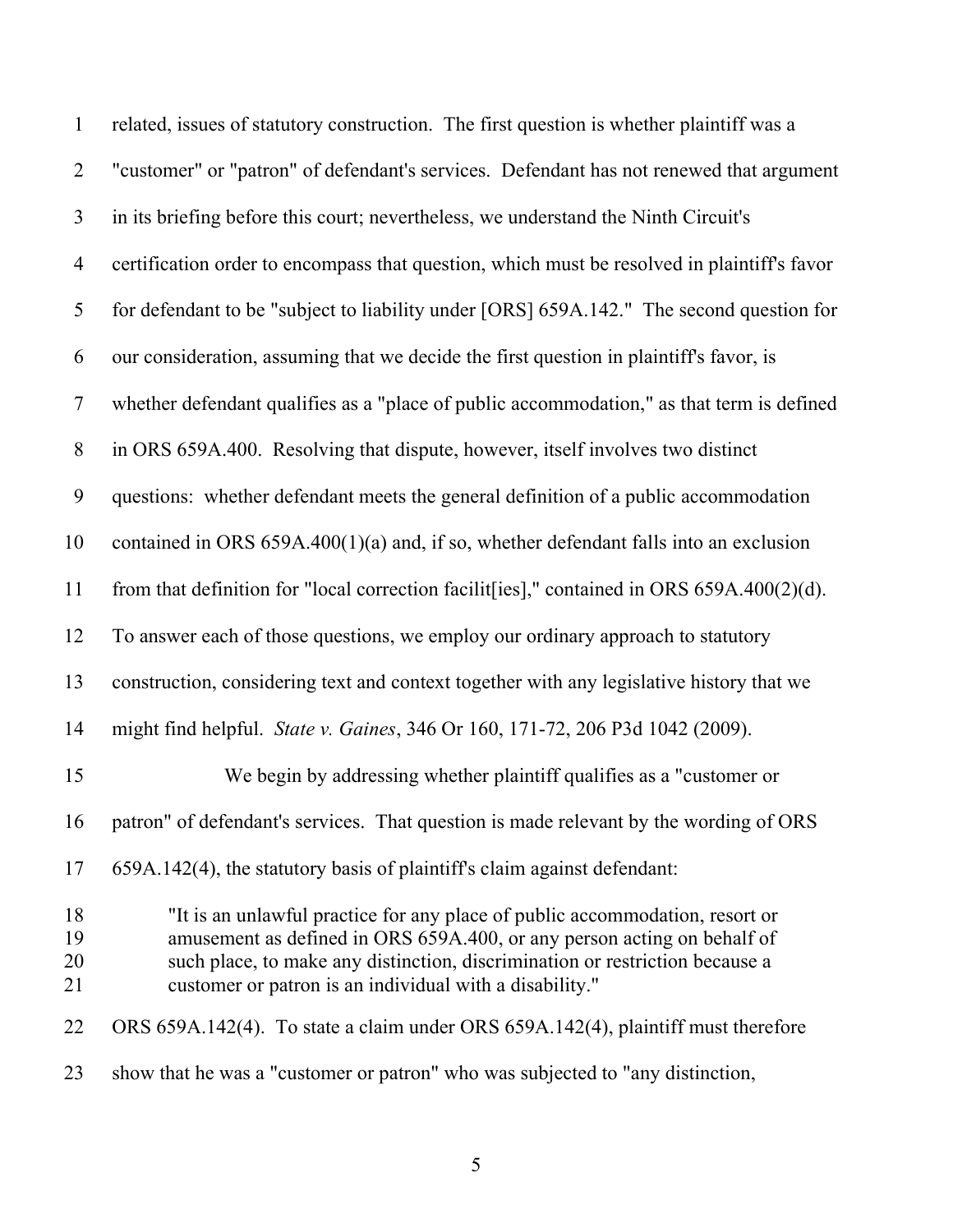1 discrimination or restriction" by defendant or its agents because he "is an individual with 2 a disability."

| 3              | Before the Ninth Circuit, defendant argued that "an involuntarily detained                    |
|----------------|-----------------------------------------------------------------------------------------------|
| $\overline{4}$ | inmate in a jail is not a 'customer' or 'patron' of jail services in the ordinary sense of    |
| 5              | purchasing or seeking out those medical services." Defendant relied on <i>Fenimore v</i> .    |
| 6              | Blachly-Lane County C.E.A., 297 Or App 47, 59, 441 P3d 699 (2019), where the Court of         |
| 7              | Appeals held that a plaintiff who could neither actually nor potentially use the defendant's  |
| 8              | services did not qualify as a patron or customer. <sup>1</sup>                                |
| 9              | Responding to that argument, plaintiff argues that all that is required for a                 |
| 10             | plaintiff to be a "patron or customer" is that the plaintiff use the defendant's services. He |
| 11             | argues that the ordinary meaning of those terms does not restrict the coverage of ORS         |
| 12             | 659A.142(4) to individuals with disabilities who personally pay for the services that they    |
| 13             | use.                                                                                          |
| 14             | Before turning to the text, we first clarify the precise question before us.                  |
| 15             | We do not need to decide, in this case, whether plaintiff would qualify as a customer or      |

16 patron of the Clackamas County Jail. Defendant is not the jail; rather, it is a separate

<sup>&</sup>lt;sup>1</sup> *Fenimore* concerned a claim against a private electric cooperative by a plaintiff who did not and -- because she lived outside of the service area of the cooperative -- could not purchase energy or receive other services from the defendant. 297 Or App at 48-49. The basis of the plaintiff's claim was that a meeting that she attempted to attend as a guest was not wheelchair accessible. *Id*. The Court of Appeals held that, because the "plaintiff was not capable of patronizing or purchasing services from the cooperative," she was not a patron or customer. *Id.* at 59-60. The rationale behind the decision in *Fenimore* is not implicated here, because plaintiff could and did use defendant's services.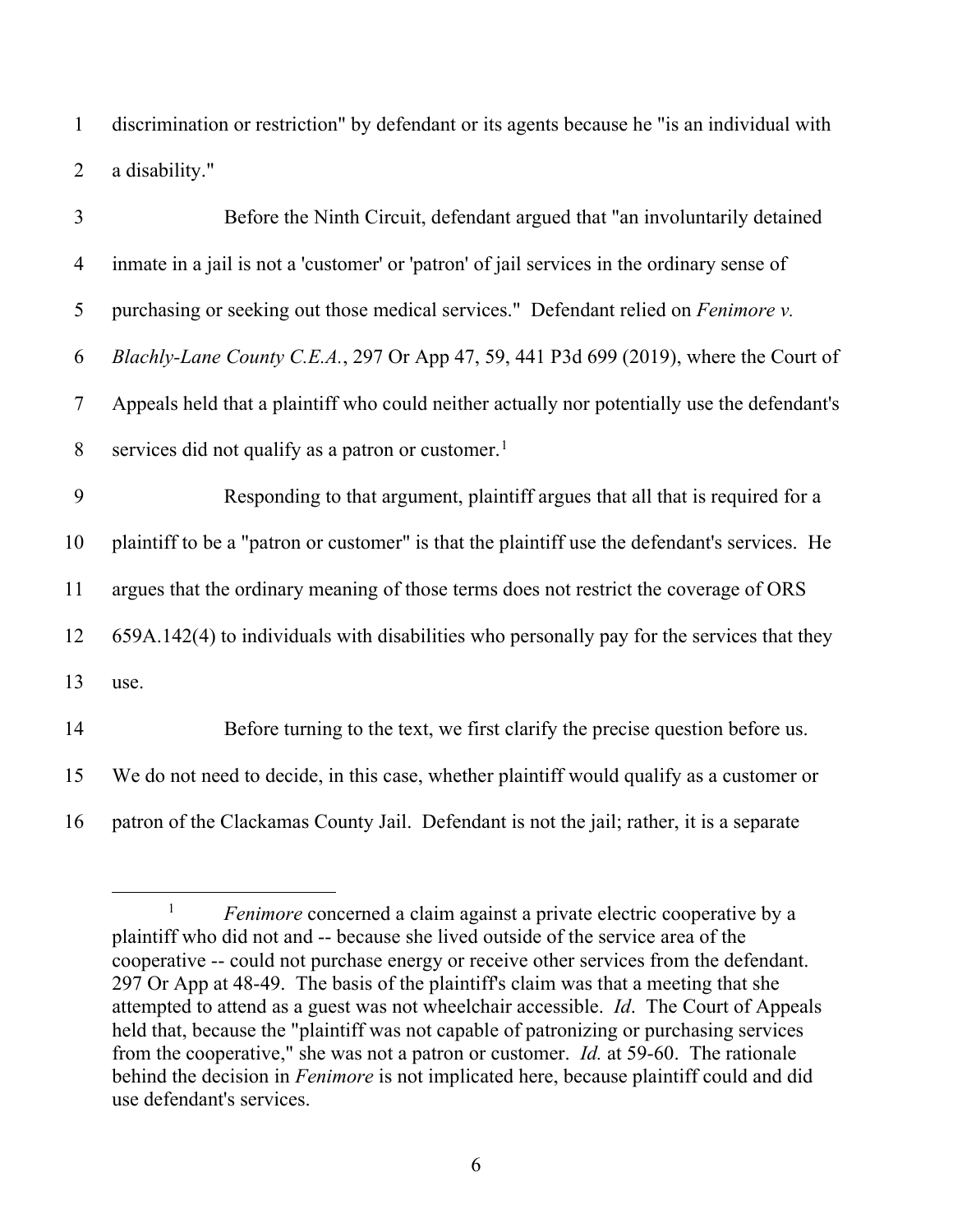| $\mathbf{1}$         | entity that provides a set of services to people in the jail's custody. Defendant's argument                                                                                                                                                                                         |
|----------------------|--------------------------------------------------------------------------------------------------------------------------------------------------------------------------------------------------------------------------------------------------------------------------------------|
| $\overline{2}$       | is that, because plaintiff has not alleged that he personally paid for those services, or                                                                                                                                                                                            |
| $\mathfrak{Z}$       | because he had no choice but to receive defendant's services, he does not qualify as a                                                                                                                                                                                               |
| $\overline{4}$       | "patron" or "customer" within the ordinary meaning of those terms.                                                                                                                                                                                                                   |
| 5                    | Unlike "place of public accommodation," neither "customer" nor "patron"                                                                                                                                                                                                              |
| 6                    | is a statutorily defined term in the context of ORS $659A.142.^2$ As a result, we begin our                                                                                                                                                                                          |
| $\tau$               | inquiry into their ordinary meanings by looking to the pertinent dictionary definitions.                                                                                                                                                                                             |
| 8                    | "Customer," as relevant here, is defined as                                                                                                                                                                                                                                          |
| 9<br>10<br>11<br>12  | "a: one that purchases some commodity or service < she had never seen<br>that ~ before>; esp : one that purchases systematically or frequently * * * b<br>: one that patronizes or uses the services (as of a library, restaurant, or<br>theater) : CLIENT[.]"                       |
| 13                   | Webster's Third New Int'l Dictionary 559 (unabridged ed 2002). "Patron," in its relevant                                                                                                                                                                                             |
| 14                   | sense, is defined as                                                                                                                                                                                                                                                                 |
| 15<br>16<br>17<br>18 | "a steady or regular client: as <b>a</b> : an habitual customer of a merchant <b>b</b> : a<br>regular client of a physician c: a parent or guardian of a child in a private<br>school <b>d</b> : one who uses the services of a library and esp. of a public<br>$\text{library}$ .]" |
| 19                   | Id. at 1656.                                                                                                                                                                                                                                                                         |
| 20                   | Those dictionary definitions provide little support for defendant's argument                                                                                                                                                                                                         |

<sup>2</sup> The term "customer" is defined by ORS 659A.411(1) as "an individual who is lawfully on the premises of a place of public accommodation." However, that definition expressly applies only to ORS 659A.411 to ORS 659A.415, not to ORS 659A.142. In addition, that definition was enacted well after ORS 659A.142, and we do not believe that it sheds light on what an earlier legislature meant by the word "customer" in a different part of chapter 659A. *See* Or Laws 2009, ch 415, § 1 (creating ORS 659A.411); Or Laws 1973, ch 660, § 7 (enacting what is now ORS 659A.142, including the terms "customer" and "patron").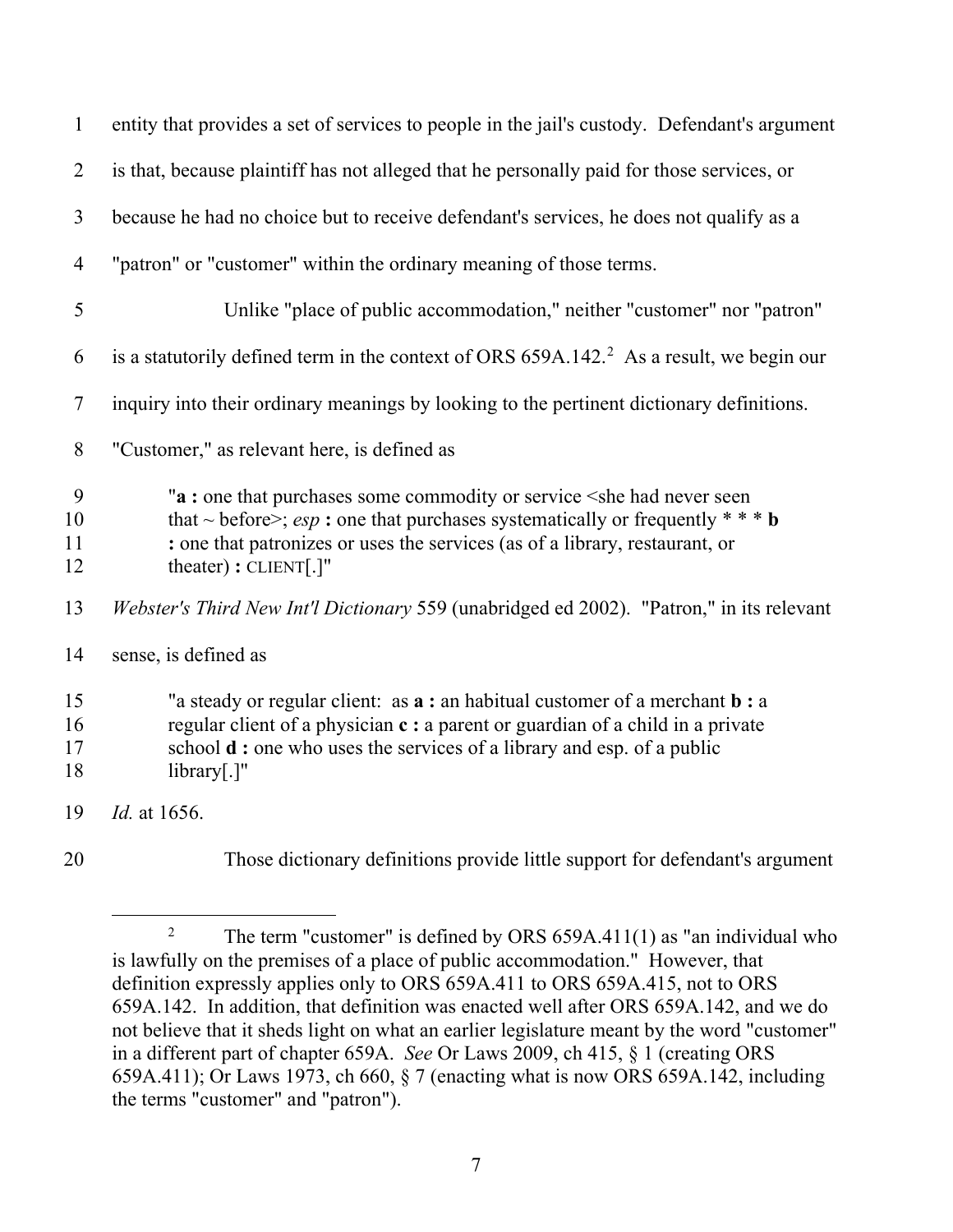| $\mathbf{1}$   | that plaintiff does not meet the requirements of the statute. Although one subsense of                       |
|----------------|--------------------------------------------------------------------------------------------------------------|
| $\overline{2}$ | "customer" does refer to the <i>purchase</i> of a service, the coordinate subsense suggests that             |
| 3              | simply using a service may be enough to be considered a customer. And although the                           |
| $\overline{4}$ | term "patron" may connote regularity, it is not defined to exclude the use of services that                  |
| 5              | are free or for which there may be no ready alternative. Defendant's argument rests only                     |
| 6              | on what defendant perceives to be the "ordinary sense" of those words and points to                          |
| 7              | nothing in the context or legislative history of ORS 659A.142(4) that would suggest that                     |
| $8\,$          | the legislature intended to deny protection from discrimination to a person who had no                       |
| 9              | choice but to use a particular service or to a person who uses services paid for by                          |
| 10             | someone else. Because plaintiff falls within the ordinary meaning of the word                                |
| 11             | "customer," we reject defendant's argument.                                                                  |
|                |                                                                                                              |
| 12             | We now turn to whether defendant qualifies as a place of public                                              |
| 13             | accommodation. As noted above, for defendant to be liable under ORS 659A.142(4), it                          |
| 14             | must be a "place of public accommodation, resort or amusement as defined in ORS                              |
| 15             | 659A.400" or a "person acting on behalf of such [a] place." ORS 659A.400 defines a                           |
| 16             | place of public accommodation, for purposes of both ORS 659A.142(4) and ORS                                  |
| 17             | 659A.403, which prohibits discrimination in such places on the basis of "race, color,                        |
| 18             | religion, sex, sexual orientation, gender identity, national origin, marital status or age."                 |
| 19             | In full, ORS 659A.400 provides:                                                                              |
| 20<br>21       | "(1) A place of public accommodation, subject to the exclusions in<br>subsection (2) of this section, means: |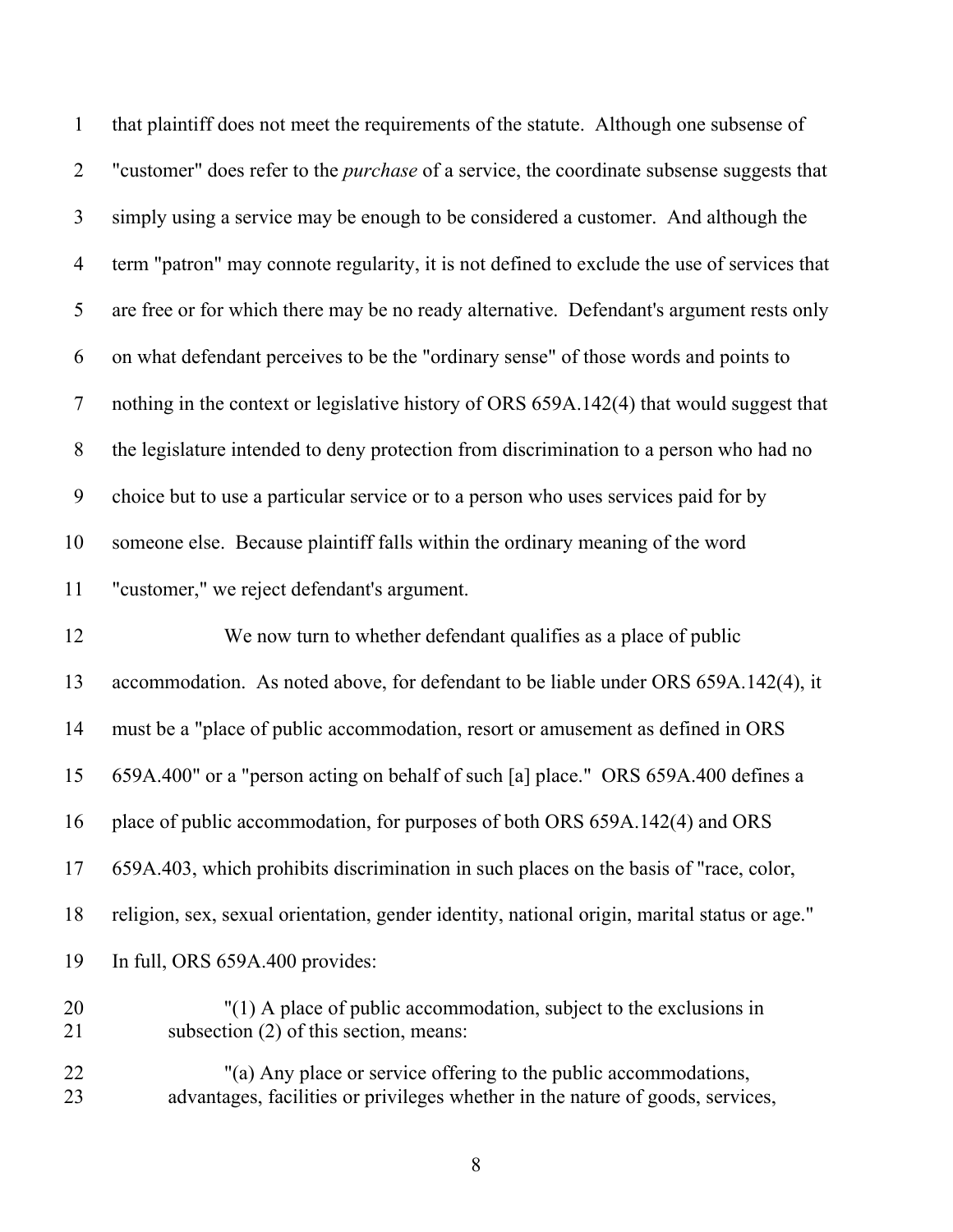| $\mathbf{1}$                                       | lodgings, amusements, transportation or otherwise.                                                                                                                            |
|----------------------------------------------------|-------------------------------------------------------------------------------------------------------------------------------------------------------------------------------|
| $\overline{2}$<br>$\overline{3}$<br>$\overline{4}$ | "(b) Any place that is open to the public and owned or maintained by<br>a public body, as defined in ORS 174.109, regardless of whether the place<br>is commercial in nature. |
| 5<br>6<br>7                                        | "(c) Any service to the public that is provided by a public body, as<br>defined in ORS 174.109, regardless of whether the service is commercial in<br>nature.                 |
| 8                                                  | "(2) A place of public accommodation does not include:                                                                                                                        |
| 9<br>10                                            | "(a) A Department of Corrections institution as defined in ORS<br>421.005.                                                                                                    |
| 11                                                 | "(b) A state hospital as defined in ORS 162.135.                                                                                                                              |
| 12                                                 | "(c) A youth correction facility as defined in ORS 420.005.                                                                                                                   |
| 13                                                 | "(d) A local correction facility or lockup as defined in ORS 169.005.                                                                                                         |
| 14<br>15                                           | "(e) An institution, bona fide club or place of accommodation that is<br>in its nature distinctly private."                                                                   |
| 16                                                 | As noted above, to resolve whether an entity is a place of public                                                                                                             |
| 17                                                 | accommodation, we must first consider whether it meets any of the definitions contained                                                                                       |
| 18                                                 | in ORS $659A.400(1)$ and then whether it qualifies for any of the exceptions in ORS                                                                                           |
| 19                                                 | $659A.400(2)$ . Although those questions are not unrelated -- because each of the                                                                                             |
| 20                                                 | provisions of ORS 659A.400 may be relevant context for interpreting the others -- they                                                                                        |
| 21                                                 | are nevertheless distinct and require separate analyses.                                                                                                                      |
| 22                                                 | We begin with whether defendant qualifies as a place of public                                                                                                                |
| 23                                                 | accommodation under ORS 659A.400(1). Plaintiff does not argue that defendant falls                                                                                            |
| 24                                                 | under the definitions found in ORS $659A.400(1)(b)$ and (c), which apply to public bodies,                                                                                    |
| 25                                                 | so the proper focus of our initial inquiry is ORS $659.400(1)(a)$ . Under that provision,                                                                                     |
| 26                                                 | there is no dispute that defendant's medical services fall within the expansive ambit of the                                                                                  |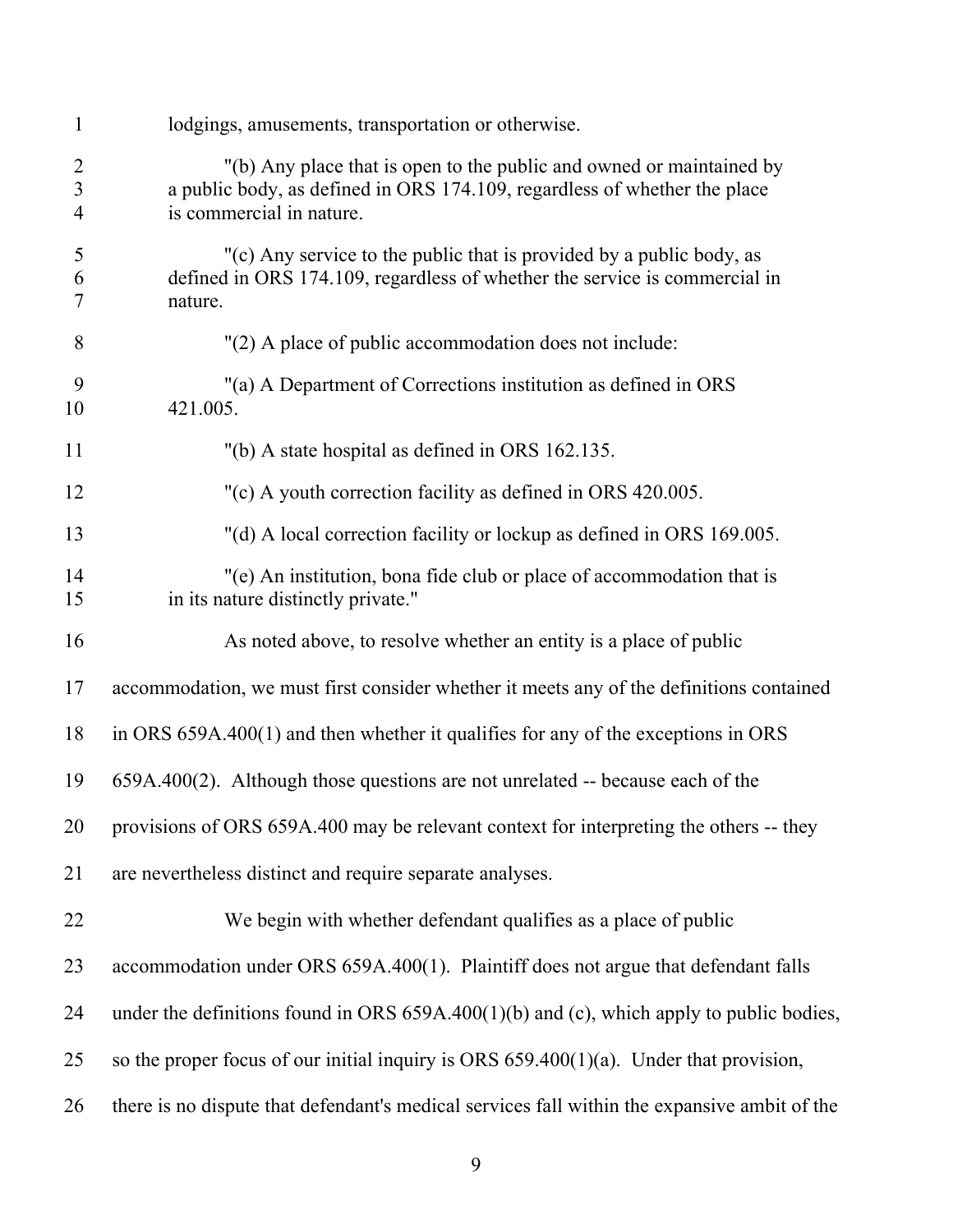| $\mathbf{1}$               | phrase "advantages, facilities or privileges whether in the nature of goods, services,                                                                                                                                                                                                                                                                           |
|----------------------------|------------------------------------------------------------------------------------------------------------------------------------------------------------------------------------------------------------------------------------------------------------------------------------------------------------------------------------------------------------------|
| $\overline{2}$             | lodgings, amusements, transportation or otherwise." ORS 659A.400(1)(a). Rather, the                                                                                                                                                                                                                                                                              |
| 3                          | question is whether defendant offers those services "to the public."                                                                                                                                                                                                                                                                                             |
| $\overline{4}$             | Defendant argues that it does not, contending that the general test should be                                                                                                                                                                                                                                                                                    |
| 5                          | whether "the place or service generally is accessible or available to the general public on                                                                                                                                                                                                                                                                      |
| 6                          | an indiscriminate or unscreened basis." Defendant therefore argues that it is not a place                                                                                                                                                                                                                                                                        |
| $\tau$                     | of public accommodation because "jail services for prisoners are not held out as open or                                                                                                                                                                                                                                                                         |
| 8                          | offered to the general public, or any subset of the general public, in any way."                                                                                                                                                                                                                                                                                 |
| 9                          | We do not see the answer as quite that straightforward. In part, defendant's                                                                                                                                                                                                                                                                                     |
| 10                         | argument turns on a contention that people incarcerated in a jail are not part of the                                                                                                                                                                                                                                                                            |
| 11                         | "public" at all, for purposes of ORS 659A.400. Or, as defendant puts it, that "[p] risoners                                                                                                                                                                                                                                                                      |
| 12                         | also are segregated from the general public, rather than a subset of the general public."                                                                                                                                                                                                                                                                        |
| 13                         | We cannot agree with that premise. Under Oregon law, even a person who has been                                                                                                                                                                                                                                                                                  |
| 14                         | convicted of a felony,                                                                                                                                                                                                                                                                                                                                           |
| 15<br>16<br>17<br>18<br>19 | "[e]xcept as otherwise provided by law, *** does not suffer civil death or<br>disability, or sustain loss of civil rights or forfeiture of estate or property,<br>but retains all of the rights of the person, political, civil and otherwise,<br>including, but not limited to, the right * * * to maintain and defend civil<br>actions, suits or proceedings." |
| 20                         | ORS 137.275. And jails frequently house individuals who, like plaintiff, have not been                                                                                                                                                                                                                                                                           |
| 21                         | convicted of any crime. Because the people imprisoned in the Clackamas County Jail                                                                                                                                                                                                                                                                               |
| 22                         | have not lost their rights under Oregon's antidiscrimination laws, it would make little                                                                                                                                                                                                                                                                          |
| 23                         | sense to discount them from our understanding of the term "public" as that word is used                                                                                                                                                                                                                                                                          |
| 24                         | in ORS $659A.400(1)(a)$ .                                                                                                                                                                                                                                                                                                                                        |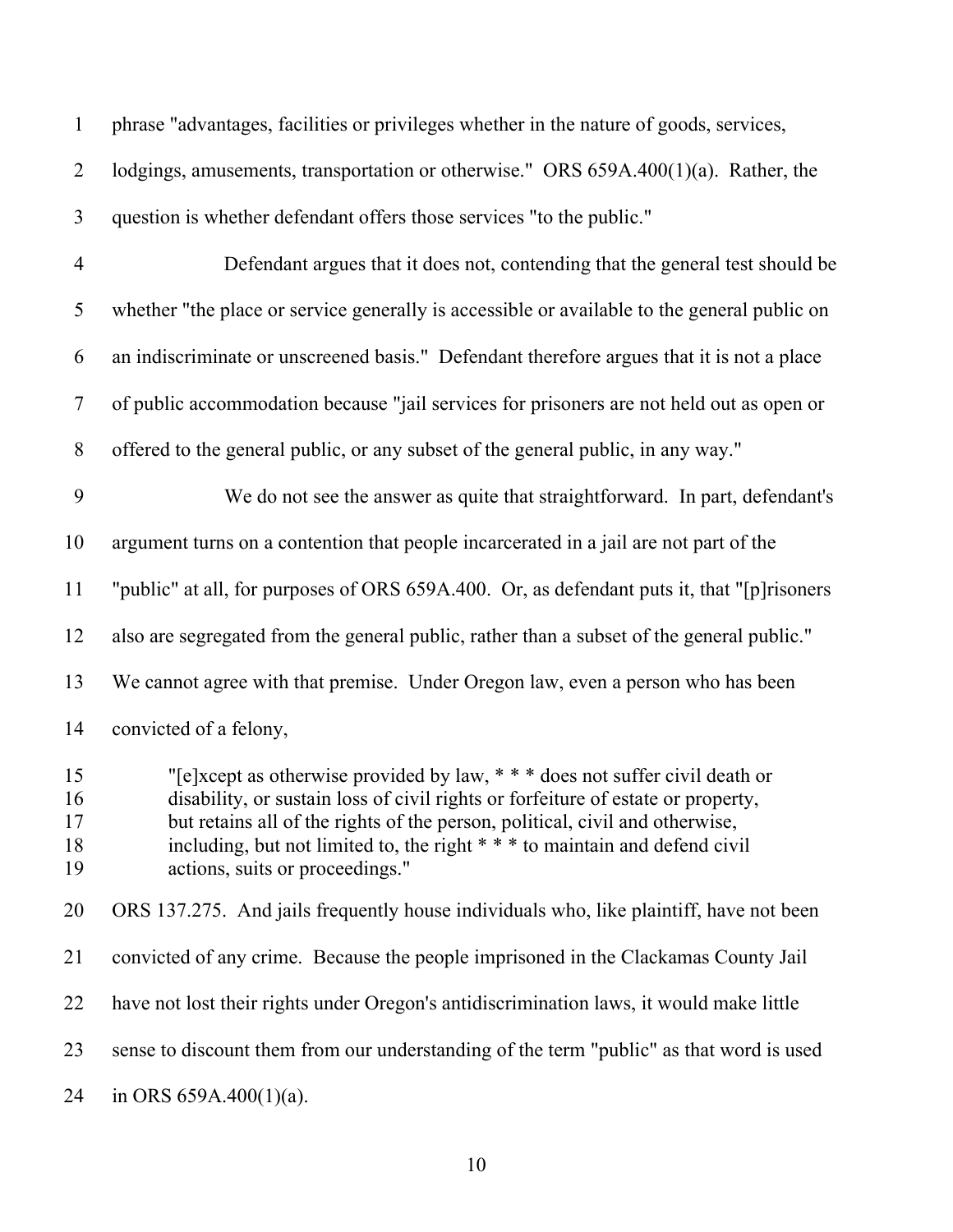| $\mathbf{1}$   | Instead, we understand the primary dispute between plaintiff and defendant                                                                                                                          |
|----------------|-----------------------------------------------------------------------------------------------------------------------------------------------------------------------------------------------------|
| $\overline{2}$ | to come down to how broadly a service needs to be offered before it can be said to be                                                                                                               |
| 3              | offered "to the public," as that term is used in ORS $659A.400(1)(a)$ . Plaintiff takes the                                                                                                         |
| $\overline{4}$ | position that a service offered only to a subset of the public qualifies as being offered "to                                                                                                       |
| 5              | the public," whereas defendant contends that the service must be offered to the "general                                                                                                            |
| 6              | public on an indiscriminate or unscreened basis."                                                                                                                                                   |
| $\overline{7}$ | Defendant's argument is not without some textual support. The word                                                                                                                                  |
| 8              | "public" is defined, in the senses that seem most relevant here, as                                                                                                                                 |
| 9<br>10<br>11  | "2 a : an organized body of people : COMMUNITY, NATION * * * b : the<br>people as a whole: POPULACE, MASSES * * * 3 : a group of people<br>distinguished by common interests or characteristics[.]" |
| 12             | <i>Webster's</i> at 1836. As can be seen, the word "public" can readily be used to refer to the                                                                                                     |
| 13             | entire populace, such that offering services "to the public" could mean, as defendant                                                                                                               |
| 14             | contends, services offered to everyone on an "indiscriminate or unscreened basis." But                                                                                                              |
| 15             | the word "public" does not always take on a scope that expansive. As the above                                                                                                                      |
| 16             | definitions show, the word "public" can also refer more narrowly to a particular                                                                                                                    |
| 17             | community or to a smaller group. The same dichotomy is present in <i>Black's Law</i>                                                                                                                |
| 18             | Dictionary's definition of the term at the time that "to the public" was added to what is                                                                                                           |
| 19             | now ORS 659A.400. The word "public" may mean, "[i]n one sense, everybody," but,                                                                                                                     |
| 20             | "[i]n another sense[,] the word does not mean all the people, nor most of the people, nor                                                                                                           |
| 21             | very many of the people of a place, but so many of them as contradistinguishes them                                                                                                                 |
| 22             | from a few." <i>Black's Law Dictionary</i> 1393 (4th ed 1951). As a result, the use of the                                                                                                          |
| 23             | word "public" alone does not tell us how broadly defendant's services must be offered for                                                                                                           |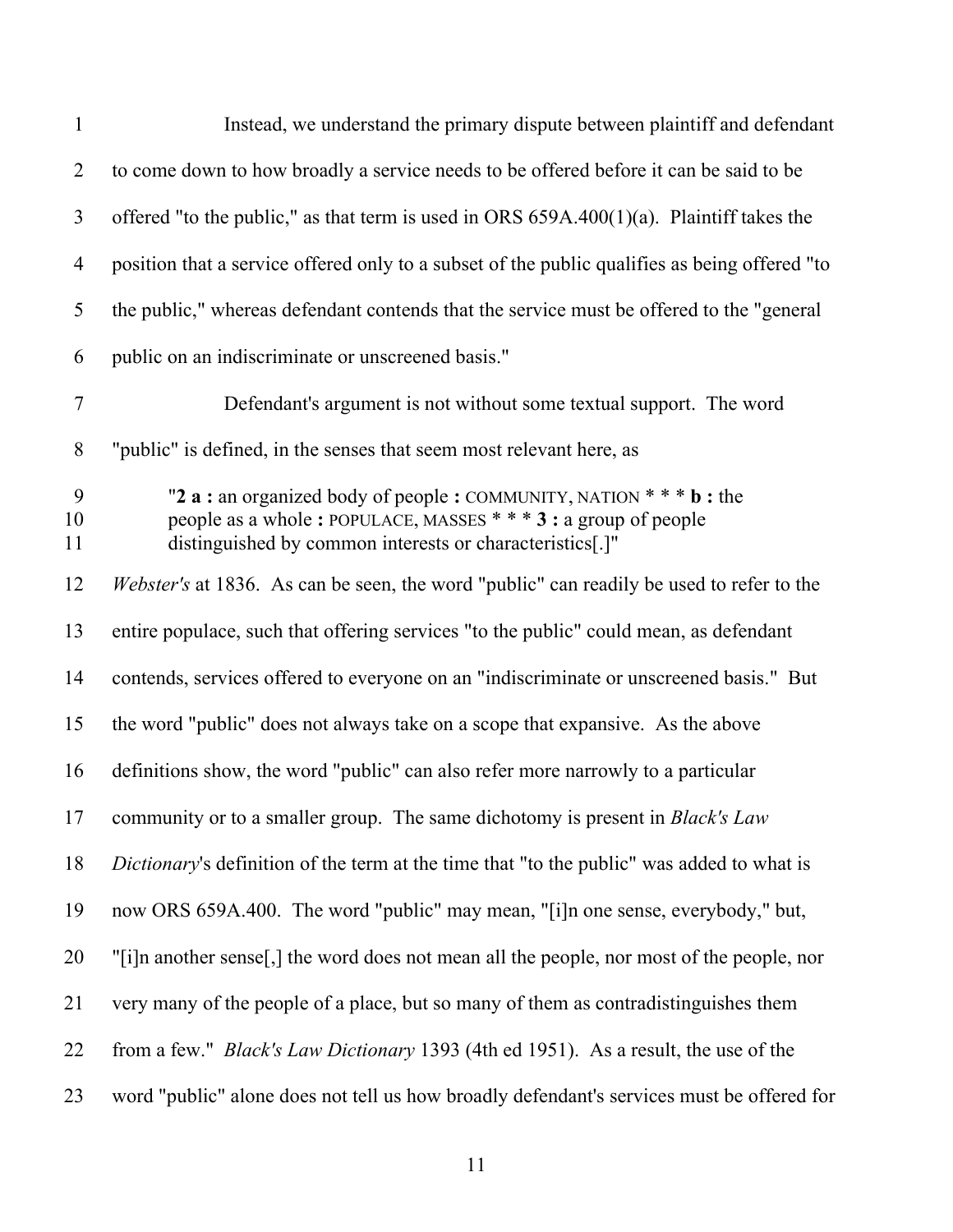1 it to qualify as a place of public accommodation.

| $\overline{2}$ | At minimum, it is clear from context that, whatever the meaning of "to the                          |
|----------------|-----------------------------------------------------------------------------------------------------|
| 3              | public," a service provider cannot escape the reach of ORS $659A.400(1)(a)$ simply by               |
| $\overline{4}$ | restricting its coverage on a basis prohibited by ORS 659A.403 <sup>3</sup> or ORS 659A.142(4) -- a |
| 5              | restaurant cannot argue that it does not provide services to the public because it hangs a          |
| 6              | "whites only" sign in the window. To hold otherwise would essentially nullify ORS                   |
| $\tau$         | 659A.403. But defendant does not dispute that point, and, on its own, it offers little              |
| 8              | guidance as to the kinds of restrictions in clientele, beyond those restrictions prohibited         |
| 9              | by Oregon law, that are compatible with a service nonetheless being considered a place              |
| 10             | of public accommodation.                                                                            |
| 11             | One contextual cue favors reading ORS $659A.400(1)(a)$ to encompass                                 |
| 12             | businesses that offer goods or services on a somewhat restricted basis. Since the                   |
| 13             | enactment of what is now ORS $659A.400(1)(a)$ in 1961, it has been paired with an                   |
| 14             | exception now found in ORS 659A.400(2)(e) <sup>4</sup> for "[a]n institution, bona fide club or     |
| 15             | place of accommodation that is in its nature distinctly private." Defendant's                       |
| 16             | understanding of ORS $659A.400(1)(a)$ would not only render ORS $659A.400(2)(e)$                    |
| 17             | superfluous but would leave a massive gulf between the coverage of ORS                              |

<sup>3</sup> ORS 659A.403(1) prohibits discrimination in places of public accommodation "on account of race, color, religion, sex, sexual orientation, gender identity, national origin, marital status or age if the individual is of age, as described in this section, or older."

<sup>4</sup> As we discuss below, the other exceptions in ORS 659A.400(2) were added in a 2013 bill that did not amend ORS  $659A.400(1)(a)$ , so they are therefore less helpful to understanding what that provision means. Or Laws 2013, ch 429, § 1.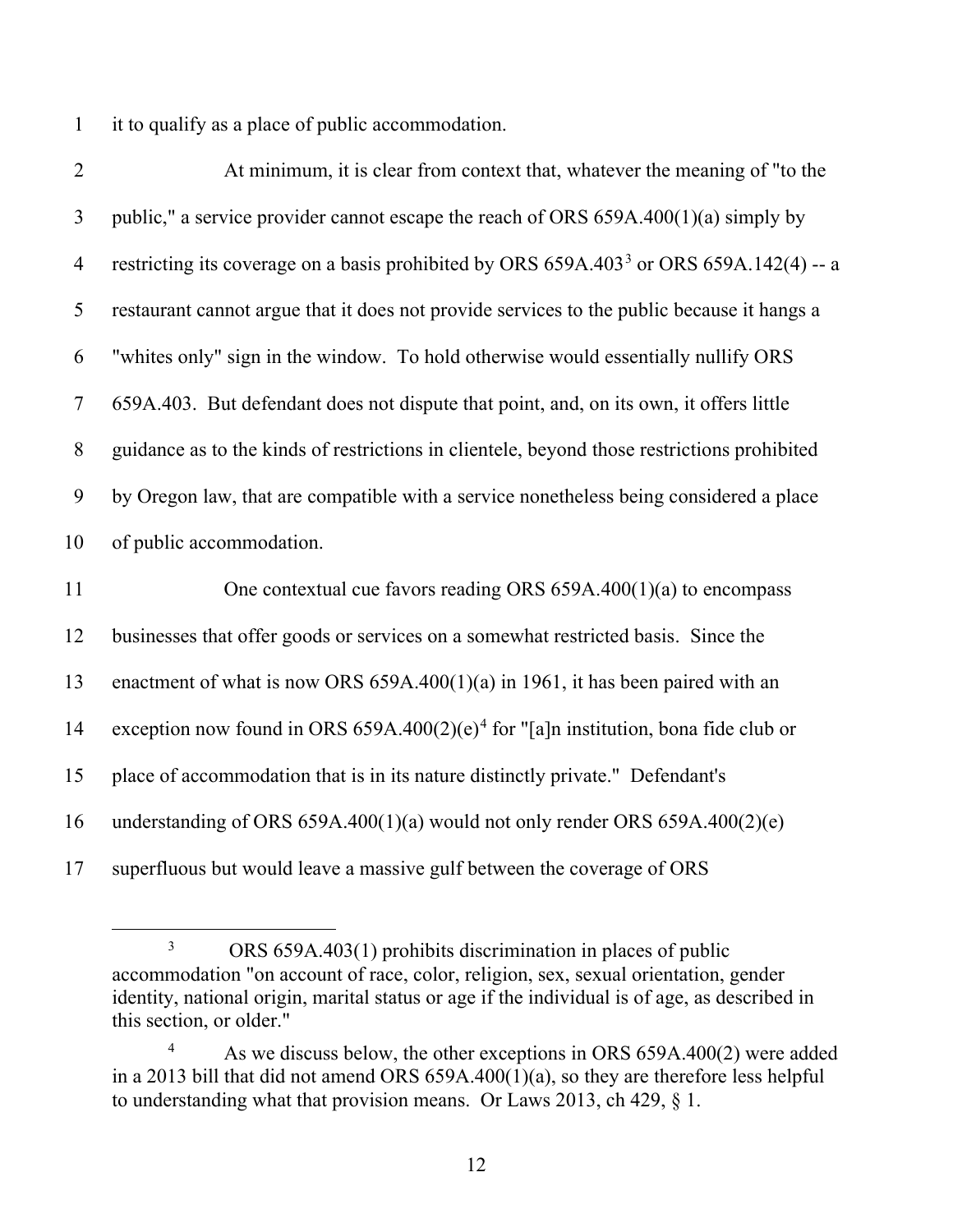1 659A.400(1)(a) and the exclusion. Because any meaningful qualification on who can 2 access a service would, on defendant's view, exclude it from the definition of a public 3 accommodation, the question whether a place of public accommodation was "in its nature 4 distinctly private" would not come close to mattering.

5 We have addressed ORS 659A.400 once before, in *Schwenk v. Boy Scouts*  6 *of America*, 275 Or 327, 551 P2d 465 (1976). In that case, we confronted a suit against 7 the Boy Scouts of America brought by a young girl who had been rejected from 8 membership as a cub scout. *Id.* at 329. In that case, we reviewed the legislative history 9 of *former* ORS 30.675 (1975), *renumbered as* ORS 659A.400 (2001), to discern whether 10 the Boy Scouts qualified as a place of public accommodation. *Id.* at 331-34. We 11 concluded that the legislative history made clear that the "primary concern and purpose of 12 the Oregon legislature \* \* \* was to prohibit discrimination by *business or commercial*  13 *enterprises* which offer goods or services to the public," such that the definition of a 14 place of public accommodation should not be understood to extend to a noncommercial 15 organization like the Boy Scouts. *Id.* at 334 (emphasis in original). We located that 16 limitation in the phrase "place or service," having concluded that those were "general 17 terms and the intended meaning of such words in any given context may depend upon the 18 intent with which such words were used." *Id.* at 331. That specific holding is of little 19 relevance here, however, because defendant is a commercial entity, and it does not 20 dispute that it provides services.<sup>5</sup> However, it is notable that we did not decide the case

<sup>5</sup> The dissent argues that the legislature would not have wanted Oregon's antidiscrimination laws to "apply in the context of jails and prisons" because jails and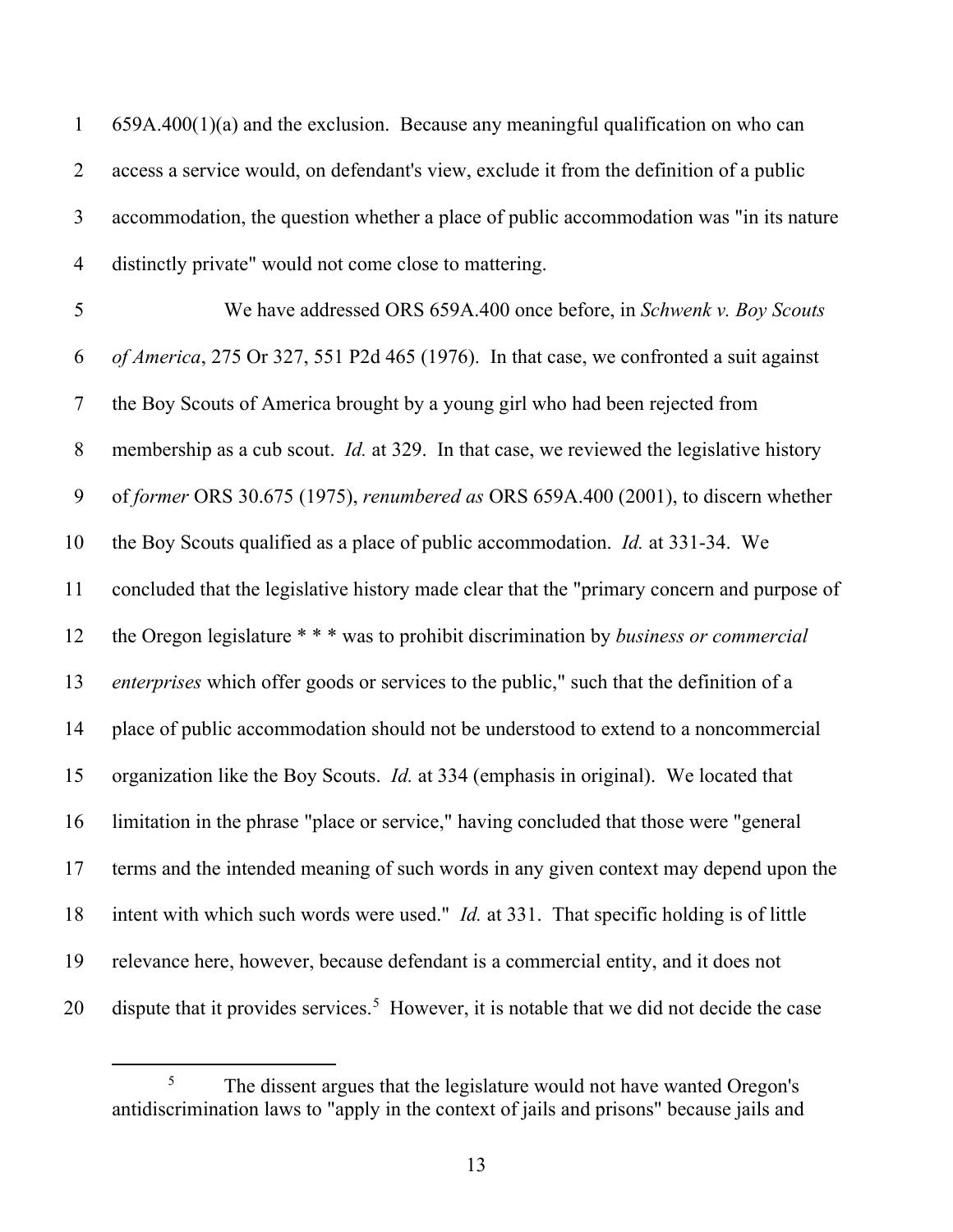| $\mathbf{1}$                     | on the grounds that the Boy Scouts did not offer services to the public, even though the                                                                                                                                                                                                                                                                                                                                       |
|----------------------------------|--------------------------------------------------------------------------------------------------------------------------------------------------------------------------------------------------------------------------------------------------------------------------------------------------------------------------------------------------------------------------------------------------------------------------------|
| $\overline{2}$                   | services that it was alleged to provide, "scouting services and programs," were restricted                                                                                                                                                                                                                                                                                                                                     |
| 3                                | not only by sex but also by age. <i>Id.</i> at 329. Indeed, we acknowledged that,                                                                                                                                                                                                                                                                                                                                              |
| $\overline{4}$                   | notwithstanding its noncommercial nature, the Boy Scouts might not qualify as a "bona                                                                                                                                                                                                                                                                                                                                          |
| 5                                | fide club or place of accommodation which is in its nature distinctly private." <i>Id.</i> at 335.                                                                                                                                                                                                                                                                                                                             |
| 6                                | As in <i>Schwenk</i> , we resolve the textual ambiguity before us by turning to the                                                                                                                                                                                                                                                                                                                                            |
| 7                                | legislative history of ORS 659A.400. What is now ORS 659A.400 originated in 1953 as                                                                                                                                                                                                                                                                                                                                            |
| 8                                | part of a bill forbidding discrimination in any "place of public accommodation, resort, or                                                                                                                                                                                                                                                                                                                                     |
| 9                                | amusement * * * on account of race, religion, color, or national origin." Or Laws 1953,                                                                                                                                                                                                                                                                                                                                        |
| 10                               | ch 495 $\S$ 1; see also Schwenk, 275 Or at 331-32 (discussing that history). As first                                                                                                                                                                                                                                                                                                                                          |
| 11                               | enacted, a "place of public accommodation, resort, or amusement" was defined to mean                                                                                                                                                                                                                                                                                                                                           |
| 12<br>13<br>14<br>15<br>16<br>17 | "any hotel, motel or motor court, any place offering to the public food or<br>drink for consumption on the premises, or any place offering to the public<br>entertainment, recreation or amusement; provided that nothing contained in<br>this Act shall be construed to include or apply to any institution, bona fide<br>club or place of accommodation, resort or amusement, which is in its nature<br>distinctly private." |
| 18                               | Or Laws 1953, ch 495 § 2.                                                                                                                                                                                                                                                                                                                                                                                                      |

prisons are not business or commercial enterprises. Or at (Garrett, J., dissenting) (slip op at 3:8 - 4:1). But defendant *is* a commercial enterprise, and it does not escape that status by contracting with an organization or government body that is not commercial in nature. Along the same lines, we fail to understand the dissent's claim that jails "exist to *separate* their populations from the ordinary commercial life to which public accommodations laws have always been addressed." *Id.* at \_\_ (emphasis in original) (slip op at 3:21 - 4:1). Of course, if those in the custody of the Clackamas County Jail were completely isolated from service-providing commercial entities, they would neither receive nor require the protections conferred by 659A.400(1)(a). It is precisely because commercial enterprises like defendant *are* present in the Clackamas County Jail that ORS  $659A.400(1)(a)$  is implicated here.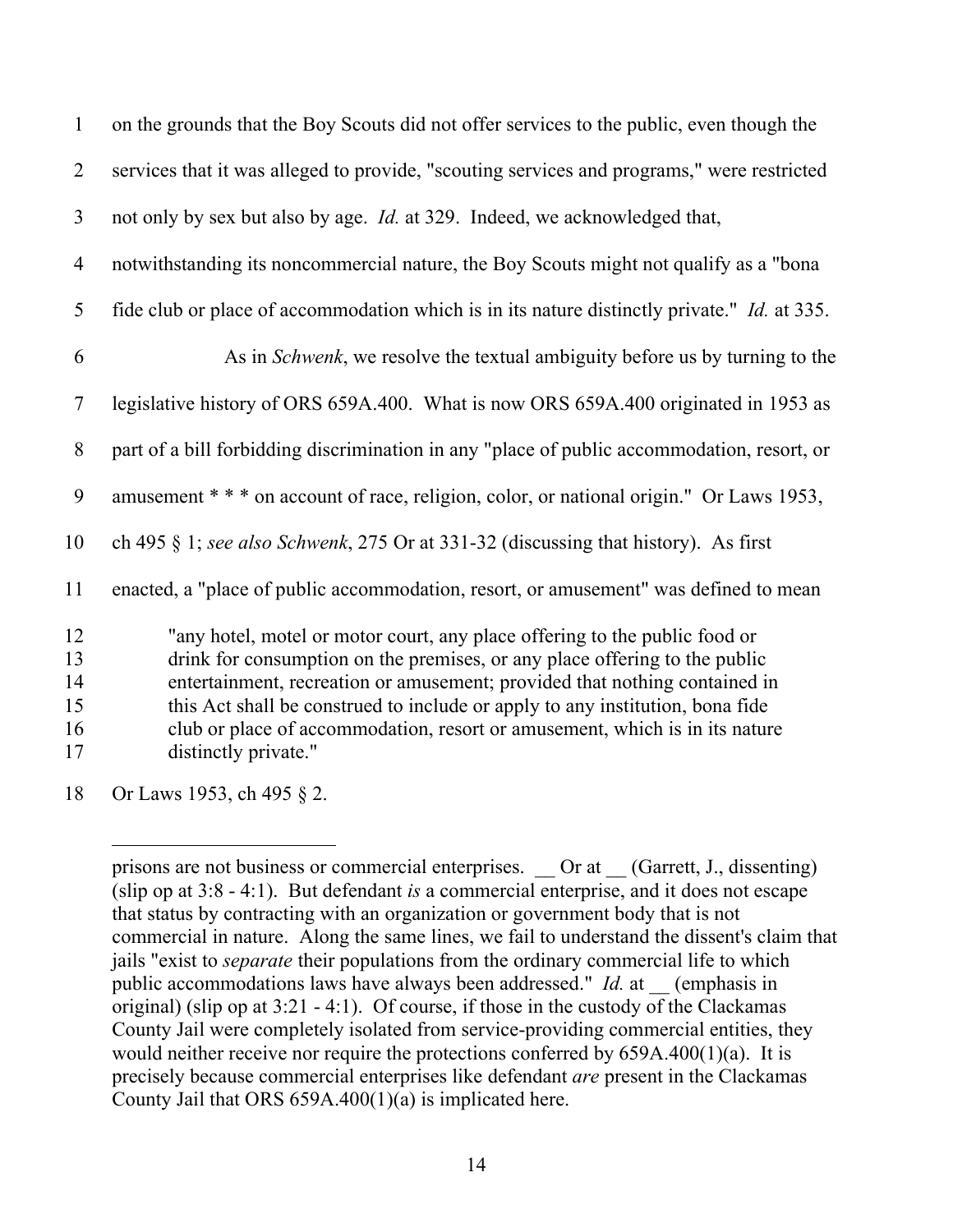| $\mathbf{1}$         | Subsequent amendments, however, substantially expanded that once-                                                                                                                                                        |
|----------------------|--------------------------------------------------------------------------------------------------------------------------------------------------------------------------------------------------------------------------|
| $\overline{2}$       | limited scope. First, in 1957, the legislature added additional categories of places of                                                                                                                                  |
| 3                    | public accommodation -- trailer parks and campgrounds -- reorganizing the statute in the                                                                                                                                 |
| $\overline{4}$       | process:                                                                                                                                                                                                                 |
| 5<br>6               | "(1) A place of public accommodation, resort or amusement, subject<br>to the exclusion in subsection (2) of this section, means:                                                                                         |
| 7                    | "(a) Any hotel, motel, motor court, trailer park or campground.                                                                                                                                                          |
| 8<br>9               | "(b) Any hotel offering to the public food or drink for consumption<br>on the premises.                                                                                                                                  |
| 10<br>11             | "(c) Any place offering to the public entertainment, recreation or<br>amusement.                                                                                                                                         |
| 12<br>13<br>14<br>15 | "(2) However, a place of public accommodation, resort or<br>amusement does not include any institution, bona fide club or place of<br>accommodation, resort or amusement, which is in its nature distinctly<br>private." |
| 16                   | Or Laws 1957, ch 724, § 1.                                                                                                                                                                                               |
| 17                   | A more significant expansion occurred four years later, in 1961. Senate                                                                                                                                                  |
| 18                   | Bill (SB) 75 (1961) made two changes to that statutory wording. First, it amended                                                                                                                                        |
| 19                   | former ORS 30.675(1)(b) (1955) to include hotels "offering to the public food or drink                                                                                                                                   |
| 20                   | for consumption on <i>or off</i> the premises." Or Laws 1961, ch 247, $\S$ 1 (emphasis added).                                                                                                                           |
| 21                   | Second, and more importantly, it added a catchall provision to the end of subsection (1),                                                                                                                                |
| 22                   | defining place of public accommodation, amusement, or resort to include "[a]ny place                                                                                                                                     |
| 23                   | offering to the public goods or services." Or Laws 1961, ch 247, § 1.                                                                                                                                                    |
| 24                   | The legislative history of SB 75 shows that that expansion was the result of                                                                                                                                             |
| 25                   | concerns about racial discrimination in a variety of areas, including "health and beauty                                                                                                                                 |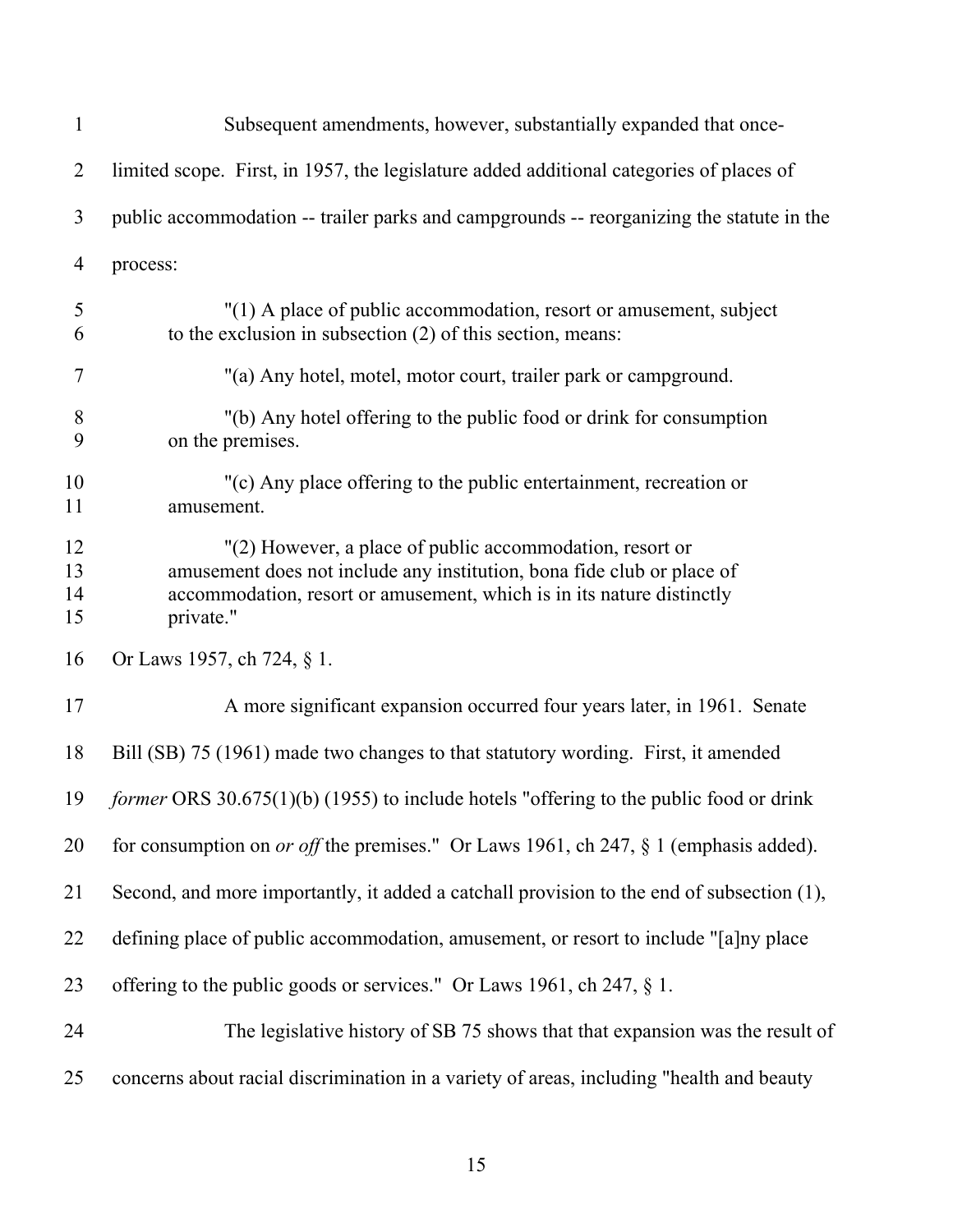| $\mathbf{1}$   | salons, barber shops and medical services." Schwenk, 275 Or at 333; see also Testimony,      |
|----------------|----------------------------------------------------------------------------------------------|
| $\overline{2}$ | Senate State and Federal Affairs Committee, SB 75, Feb 9, 1961, Ex 4 (statement of Joint     |
| $\overline{3}$ | Council for Social Welfare Legislation) ("This amendment to the Public                       |
| $\overline{4}$ | Accommodations Law would cover such places as barber shops, beauty parlors, health           |
| 5              | studios, physicians and the like."). Although much of the testimony focused on specific      |
| 6              | types of services where discrimination was common, the legislature adopted a broader         |
| $\tau$         | solution, extending Oregon's public accommodations laws to encompass all goods and           |
| 8              | services that were provided to the public.                                                   |
| 9              | Much of the debate over SB 75, including the examples of services that                       |
| 10             | would be covered, cuts against defendant's contention that services offered to the public    |
| 11             | were limited to services that were offered on "an indiscriminate or unscreened basis."       |
| 12             | For example, a substantial amount of the testimony in support of the bill focused on         |
| 13             | discrimination by weight loss services and beauty salons that appeared to exclusively        |
| 14             | serve women but that discriminated within that clientele on the basis of race. See Cover     |
| 15             | Letter and Testimony, Senate State and Federal Affairs Committee, SB 75, Feb 9, 1961,        |
| 16             | Ex 7 (statement of Harry C. Ward, President of the Portland Branch of the NAACP)             |
| 17             | ("Complaints have come particularly from women who sought slenderizing services from         |
| 18             | Marie Easterly * * * and Slenderella (a nationally known chain). Some of our larger          |
| 19             | places do accept minorities for ladies hair styling but there are also firms that do not."); |
| 20             | Testimony, Senate State and Federal Affairs Committee, SB 75, Feb 9, 1961, Ex 2              |
| 21             | (statement of E. Shelton Hill, Executive Director of the Urban League of Portland)           |
| 22             | (reporting racial discrimination by "Health Studies and Reducing Salons" that served         |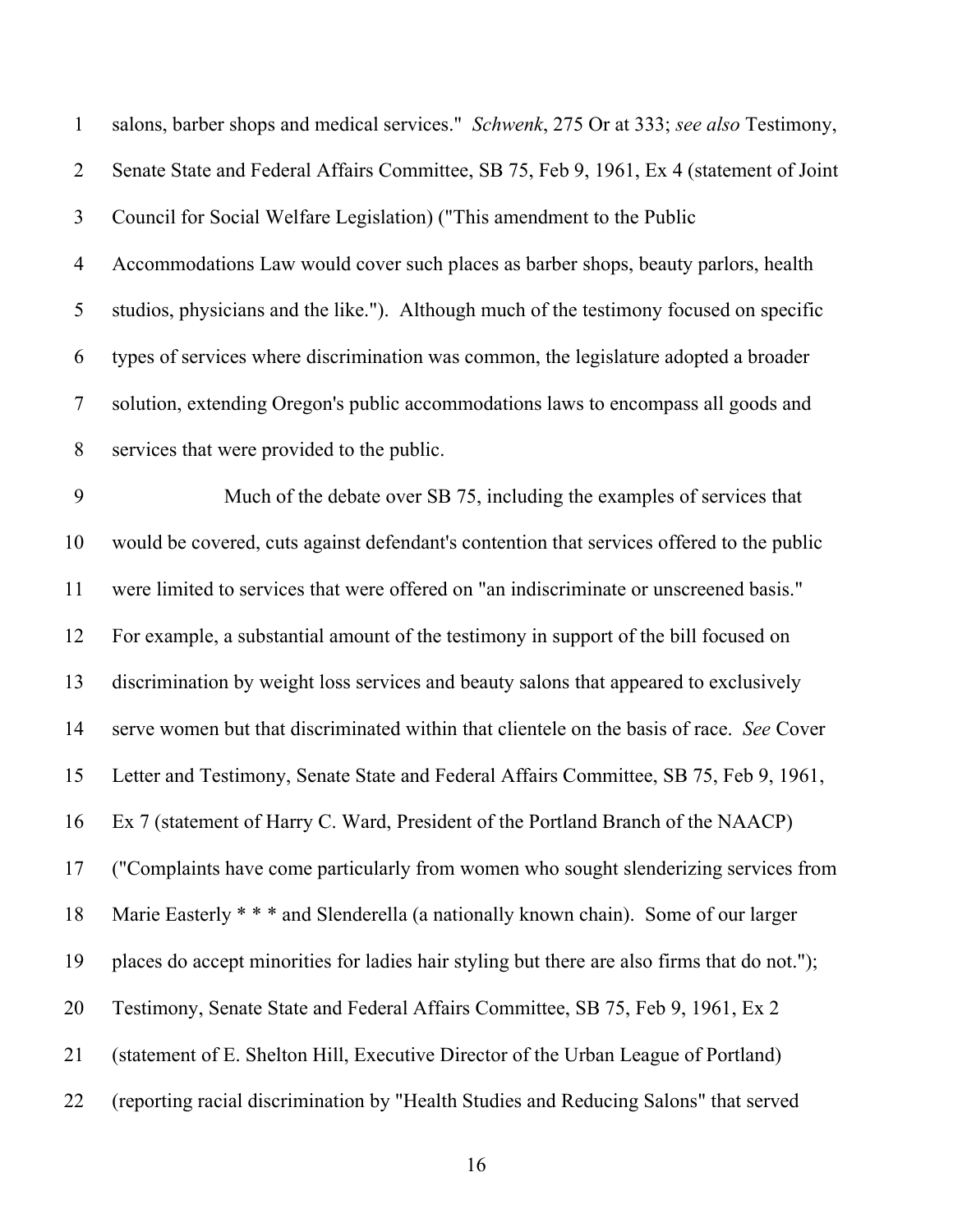| $\mathbf{1}$             | women). There was no suggestion that, because those businesses did not serve the entire      |
|--------------------------|----------------------------------------------------------------------------------------------|
| $\overline{2}$           | public -- and would not do so even if they ceased discriminating on the basis of race --     |
| 3                        | they would not be covered by the text of SB 75.                                              |
| $\overline{\mathcal{A}}$ | The legislature next amended the definition of place of public                               |
| 5                        | accommodation in 1973, as part of House Bill (HB) 2116 (1973), the bill that expanded        |
| 6                        | Oregon's bar on discrimination in places of public accommodation to include                  |
| $\tau$                   | discrimination on the basis of sex and marital status. Or Laws 1973, ch 714, $\S$ § 2, 8. As |
| $8\,$                    | a result of that amendment, former ORS 30.675 (1973) defined a place of public               |
| 9                        | accommodation to mean, "subject to the exclusion in subsection $(2)$ ," "any place or        |
| 10                       | service offering to the public accommodations, advantages, facilities or privileges          |
| 11                       | whether in the nature of goods, services, lodgings, amusements or otherwise." Former         |
| 12                       | ORS 30.675(1) (1973). Subsection (2), which was not meaningfully changed, continued          |
| 13                       | to exclude "any institution, bona fide club or place of accommodation which is in its        |
| 14                       | nature distinctly private." Former ORS 30.675(2) (1973). The 1973 amendment                  |
| 15                       | simplified the definition by expanding the catchall provision to include                     |
| 16                       | "accommodations, advantages, facilities or privileges whether in the nature of goods,        |
| 17                       | services, lodgings, amusements or otherwise," rather than just services, and eliminating     |
| 18                       | the listed places of public accommodation, which were now redundant (and which               |
| 19                       | perhaps had been redundant since the addition of the catchall provision in 1961). As a       |
| 20                       | result, there was now a single definition of a place of public accommodation                 |
| 21                       | accompanied by a single exclusion.                                                           |
| 22                       | As was the case with SB 75 (1961), HB 2116 (1973) addressed                                  |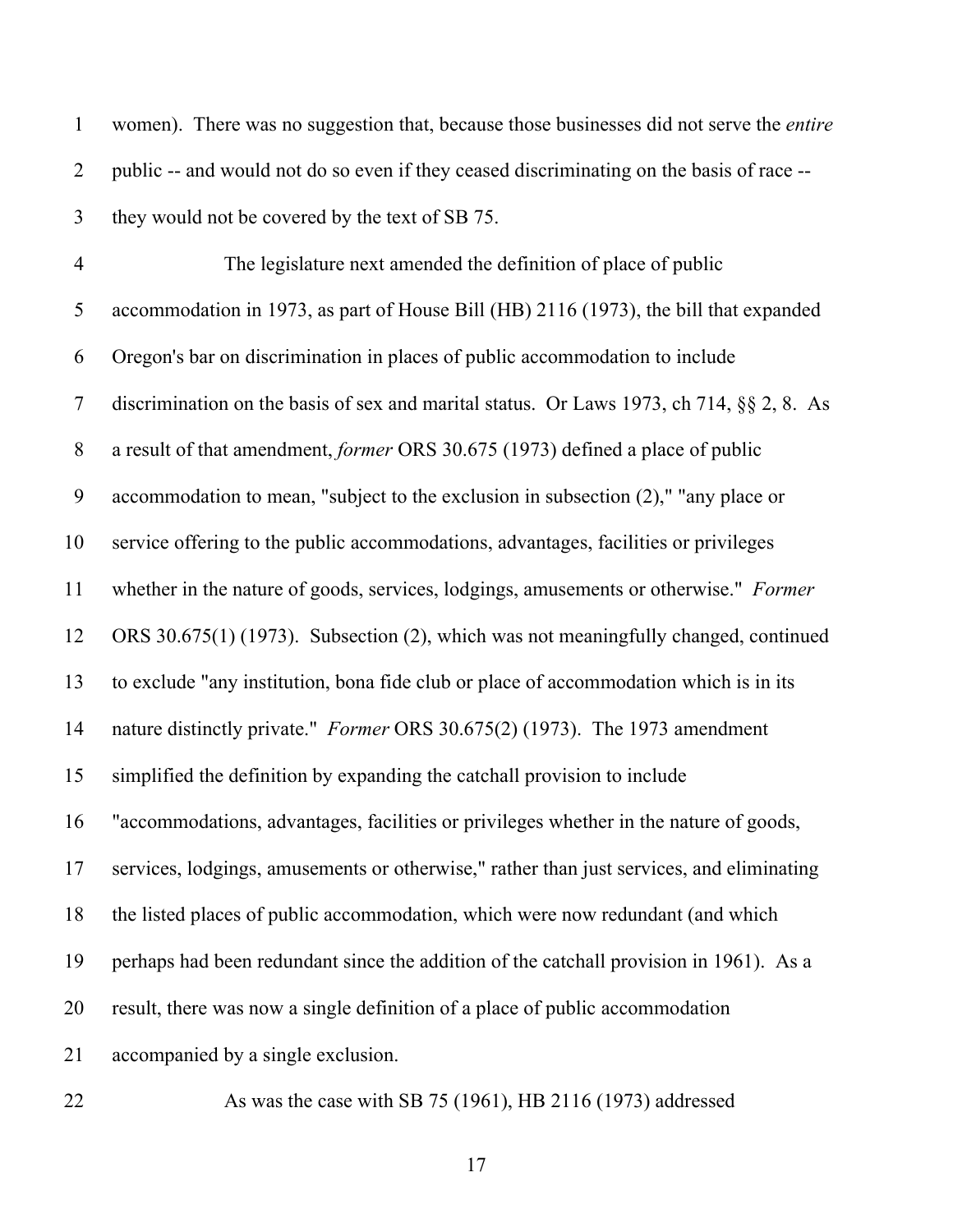| $\mathbf{1}$               | discrimination broadly, but its advocates focused on particular areas in which                                                                                                                                       |
|----------------------------|----------------------------------------------------------------------------------------------------------------------------------------------------------------------------------------------------------------------|
| $\overline{2}$             | discrimination was particularly prevalent or harmful. One of the areas where sex and                                                                                                                                 |
| 3                          | marital status discrimination was particularly prevalent, and which HB 2116 was                                                                                                                                      |
| $\overline{4}$             | intended to address, was the availability of credit. Exhibit 7, House State and Federal                                                                                                                              |
| 5                          | Affairs Committee, HB 2116, Mar 2, 1973 (statement of Neil Robblee) ("Almost one-                                                                                                                                    |
| 6                          | third of the mortgage lenders in the Portland area require statements certifying the wife's                                                                                                                          |
| $\tau$                     | sterility or her use of contraceptives before they will include her income in the loan.                                                                                                                              |
| 8                          | * * * The reality behind this data is that vast numbers of women in Oregon have been                                                                                                                                 |
| 9                          | denied credit because of their sex."); Exhibit 1, House State and Federal Affairs                                                                                                                                    |
| 10                         | Committee, HB 2116, Mar 2, 1973 (statement of Eleanor M. Meyers) ("The Bureau of                                                                                                                                     |
| 11                         | Labor has heard from citizens about experiences indicating discrimination because of                                                                                                                                 |
| 12                         | one's sex exists in some restaurant facilities, some hotel and motel rental practices, some                                                                                                                          |
| 13                         | practices in the sale of business services, and a large number of experiences relating to                                                                                                                            |
| 14                         | the granting of credit services."). In passing HB 2116, the legislature understood that the                                                                                                                          |
| 15                         | definition of place of public accommodation was an expansive one and that it would                                                                                                                                   |
| 16                         | cover credit-related services, as well as many other businesses:                                                                                                                                                     |
| 17<br>18<br>1 <sub>0</sub> | "With the exception of governmental services and those of distinctly private<br>institutions, the terms of the statutes on discrimination in public<br>cocomus detions and quite communicative. The language used in |

19 accommodations are quite comprehensive. The language used in 20 guaranteeing 'full and equal accommodations, advantages, facilities and 21 privileges without distinction or restriction' and including in the definition 22 of a public accommodation 'any place offering to the public goods and 23 services' would include literally all phases of any business soliciting public 24 patronage, including the service of granting the use of credit, and financing<br>25 and loan services which is one of the most widespread areas of and loan services which is one of the most widespread areas of 26 discrimination based on sex."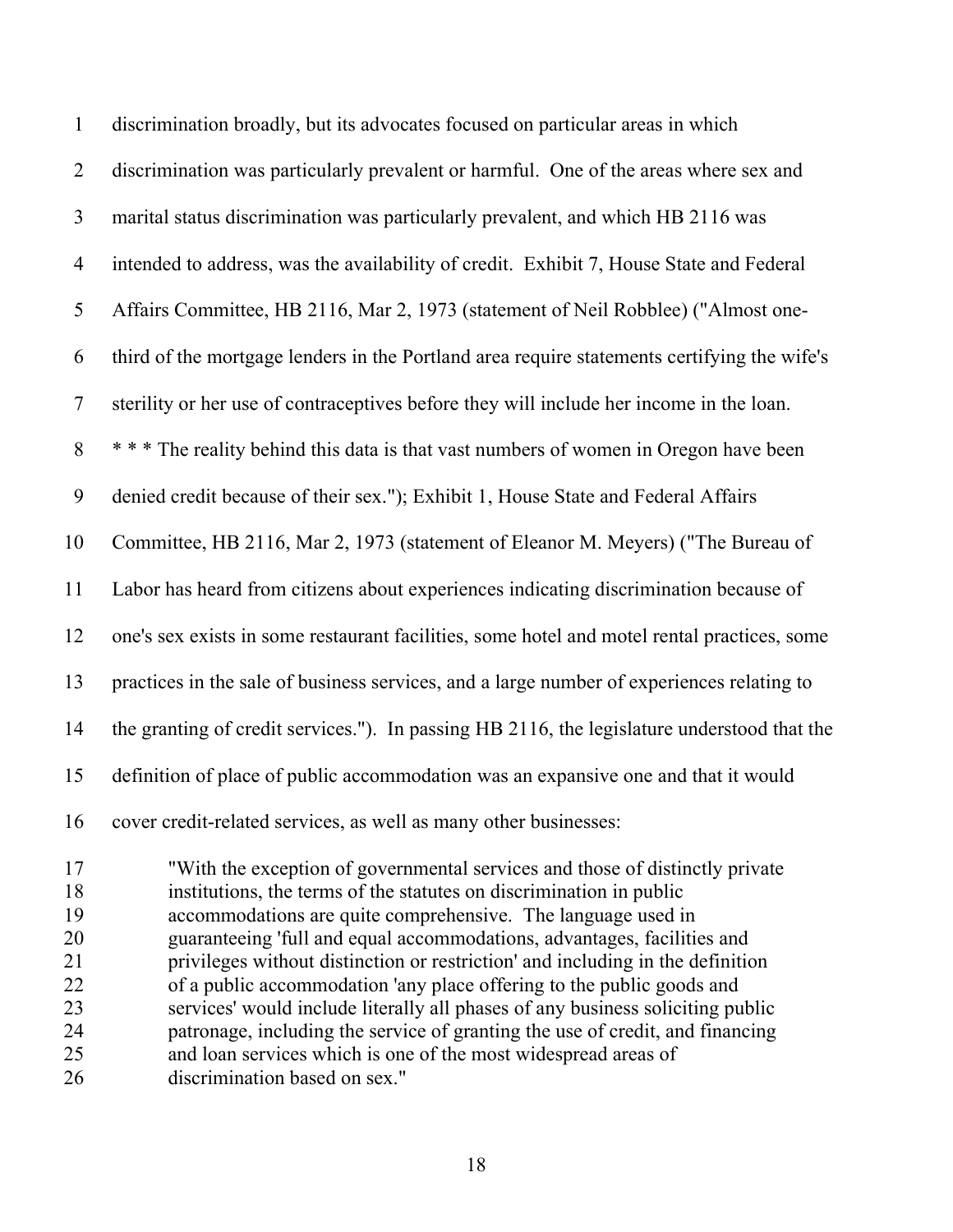1 Exhibit 1, House State and Federal Affairs Committee, HB 2116, Mar 2, 1973 (statement 2 of Eleanor M. Meyers); *see also Schwenk*, 275 Or at 334 (discussing the purpose of HB 2116). 3

| $\overline{4}$ | That legislative history again contradicts defendant's contention that a                                                                                                      |
|----------------|-------------------------------------------------------------------------------------------------------------------------------------------------------------------------------|
| 5              | service must be offered on "an indiscriminate or unscreened basis" to qualify as a place of                                                                                   |
| 6              | public accommodation. The credit and loan services that the legislature clearly intended                                                                                      |
| $\tau$         | to cover necessarily would frequently involve some degree, and possibly a great degree,                                                                                       |
| 8              | of screening and selectivity, but the legislature did not understand that to keep them from                                                                                   |
| 9              | being places of public accommodation.                                                                                                                                         |
| 10             | ORS 659A.400 was amended most recently in 2013. One of the                                                                                                                    |
| 11             | amendments added the word "transportation" to the list of "accommodations, advantages,                                                                                        |
| 12             | facilities or privileges" covered by the definition. Or Laws 2013, ch 530, $\S$ 4. The other,                                                                                 |
| 13             | more substantial, change added two additional categories of public accommodations:                                                                                            |
| 14<br>15<br>16 | "(b) Any place that is open to the public and owned or maintained by<br>a public body, as defined in ORS 174.109, regardless of whether the place<br>is commercial in nature. |
| 17<br>18<br>19 | "(c) Any service to the public that is provided by a public body, as<br>defined in ORS 174.109, regardless of whether the service is commercial in<br>nature."                |
| 20             | Or Laws 2013, ch 429, $\S$ 1. That amendment also added four new categories of                                                                                                |
| 21             | exclusions, including the exclusion for local correction facilities. Or Laws 2013, ch 429,                                                                                    |
| 22             | § 1. However, that bill did not amend ORS $659A.400(1)(a)$ , the definition at issue here,                                                                                    |
| 23             | so -- although we address it below, in the process of interpreting ORS $659A.400(2)(d)$ --                                                                                    |
| 24             | it is of limited relevance to the specific question before us.                                                                                                                |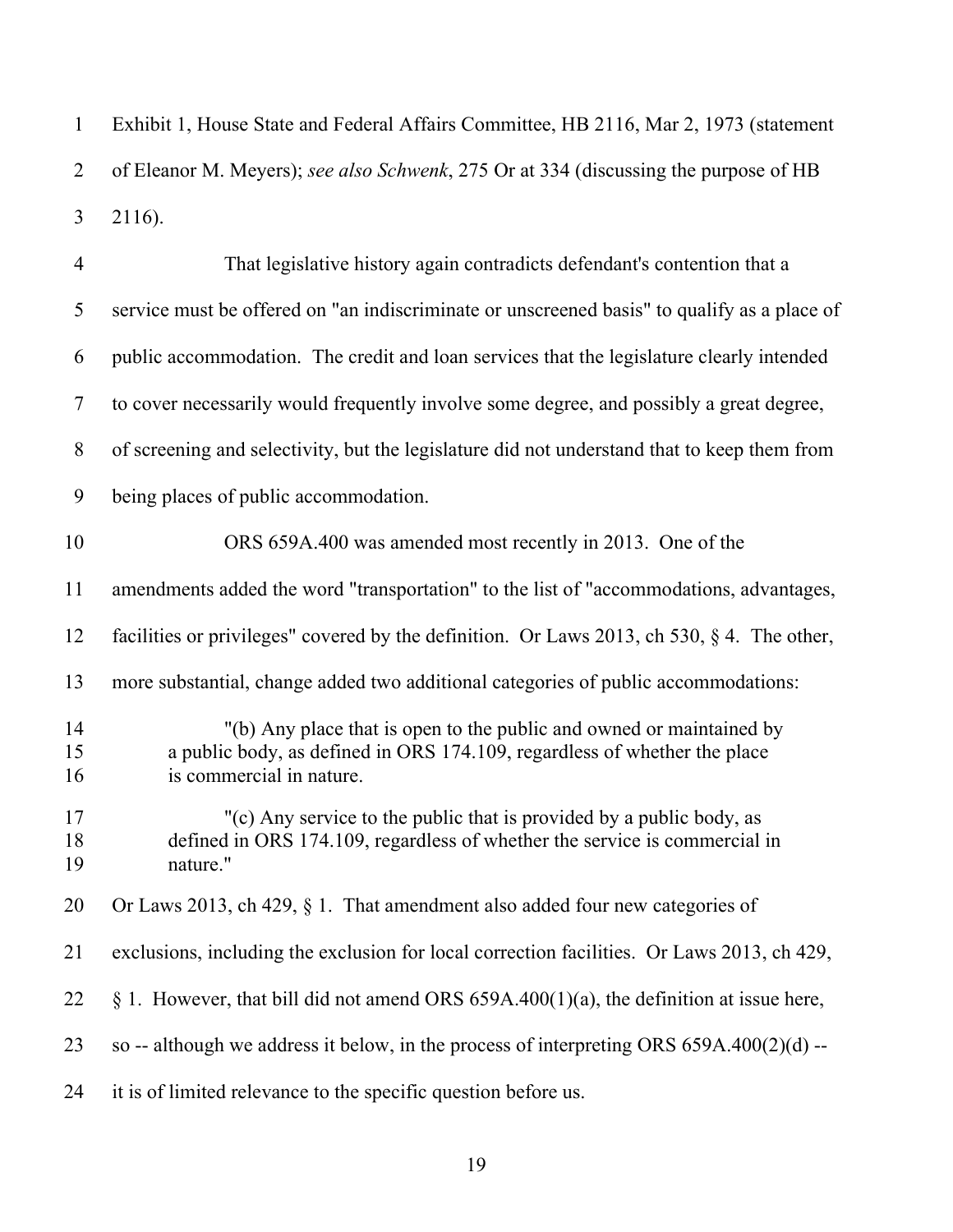| $\mathbf{1}$   | The legislative history therefore shows us that adopting defendant's rule --                   |
|----------------|------------------------------------------------------------------------------------------------|
| $\overline{2}$ | that, to be offered to the public, a service must be offered on an "indiscriminate or          |
| $\mathfrak{Z}$ | unscreened basis" -- would exclude classes of services that the legislature clearly            |
| $\overline{4}$ | intended to cover as places of public accommodation. That provides a strong indication         |
| 5              | that the fact that a service is limited to a subset of the public is, at least under some      |
| 6              | circumstances, compatible with that service being offered to the public within the             |
| $\tau$         | meaning of ORS $659A.400(1)(a)$ . However, that fact alone does not resolve how broadly        |
| $8\,$          | that principle extends or help us discern when a service is offered too restrictively to       |
| 9              | count as being provided "to the public."                                                       |
| 10             | The legislative history also highlights that, at the point at which the current                |
| 11             | phrasing of ORS $659A.400(1)(a)$ was solidified -- through the 1961 and 1973                   |
| 12             | amendments -- that provision was placed in opposition to what was at those times the           |
| 13             | only exclusion, the exception for "[a]n institution, bona fide club or place of                |
| 14             | accommodation that is in its nature distinctly private." Although the legislative history      |
| 15             | summarized above provides evidence of the types of services that the legislature wished        |
| 16             | to include, the retention of the exception and its juxtaposition with the catchall definition  |
| 17             | provides the clearest evidence of the types of services that the legislature wished to         |
| 18             | exclude: services that are distinctly private in nature and that are not offered even to a     |
| 19             | defined segment of the public. We understand, in context, that the "to the public"             |
| 20             | requirement does not limit public accommodations only to services offered to the <i>entire</i> |
| 21             | public. Rather, that requirement is intended to draw a distinction between services            |
| 22             | offered broadly, even with some significant restrictions, and services provided on a           |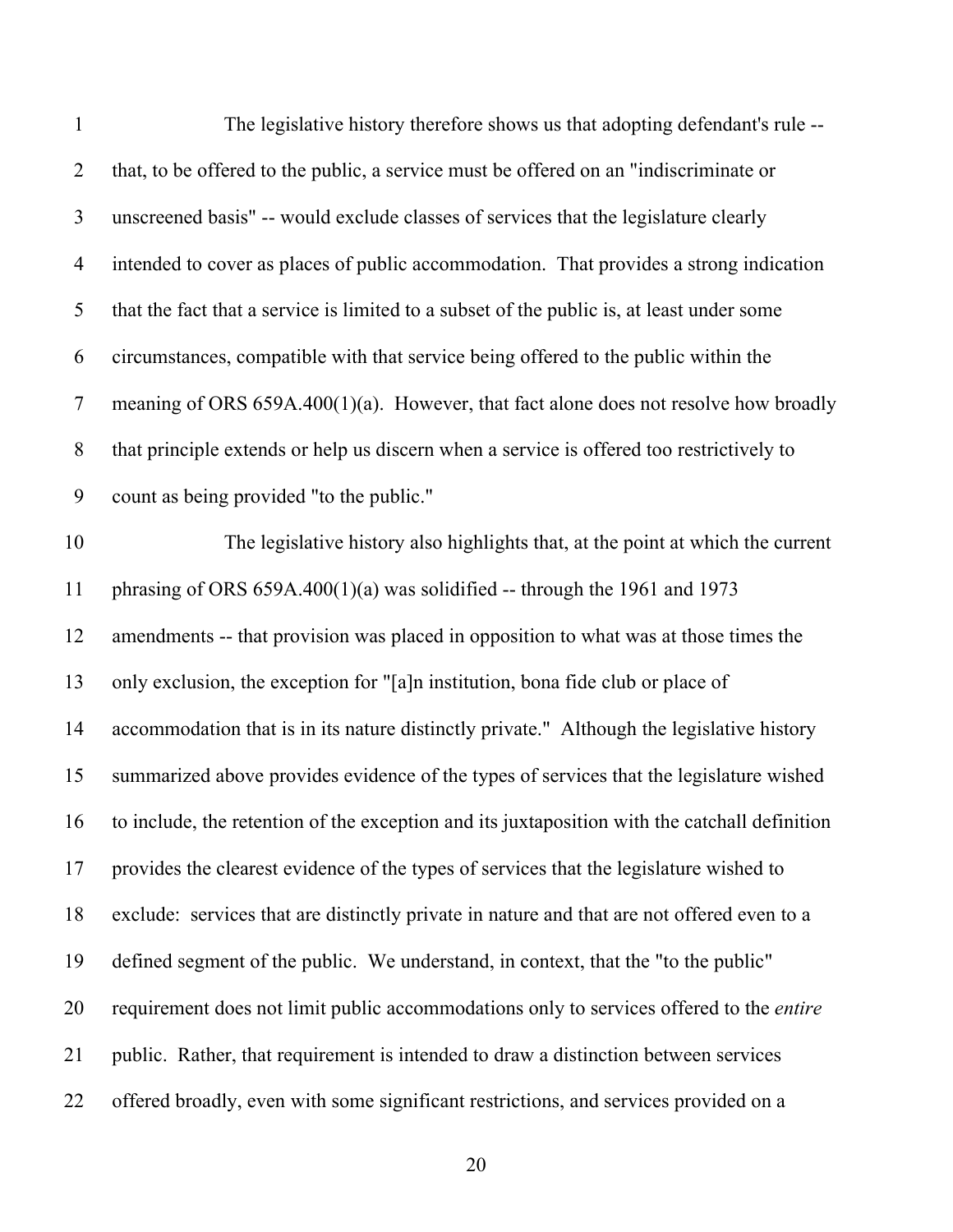2 legislature's clear intention that ORS  $659A.400(1)(a)$  apply even when the service is 3 selectively offered to a segment of the public. 4 Moving somewhat beyond its assertion that a service must be offered on an 5 entirely unscreened basis, defendant's briefing acknowledges that, under its 6 understanding of ORS 659A.400, a service need not be offered "to every member of the 7 general public without limitation" to qualify as a public accommodation. As an example 8 of an organization that serves only a subset of the general public yet still qualifies as a 9 place of public accommodation, defendant cites *Tillman v. Wheaton-Haven Recreation*  10 *Ass'n, Inc.*, 410 US 431, 93 S Ct 1090, 35 L Ed 2d 403 (1973), a case in which the United 11 States Supreme Court held that a club -- with a 325-family membership limit, mostly 12 restricted to residents within a three-quarter-mile radius of the club's location -- did not 13 qualify for the private club exception to Title II of the Civil Rights Act of 1964. *See* 42 14 USC § 2000a(e) ("The provisions of this subchapter shall not apply to a private club or 15 other establishment not in fact open to the public, except to the extent that the facilities of 16 such establishment are made available to the customers or patrons of an establishment 17 within the scope of subsection (b)."). There, the Court reasoned that, because the club's 18 membership was open to every white resident in a given geographic area, it did not

distinctly private basis.<sup>6</sup> We think that understanding is most compatible with the

<sup>6</sup> Organizations that are not commercial in nature may fail to qualify as a place of public accommodation even if they are not distinctly private. *Schwenk*, 275 Or at 335. But that is because they may not offer a place or service, within the meaning of ORS 659A.400(1)(a), *at all*.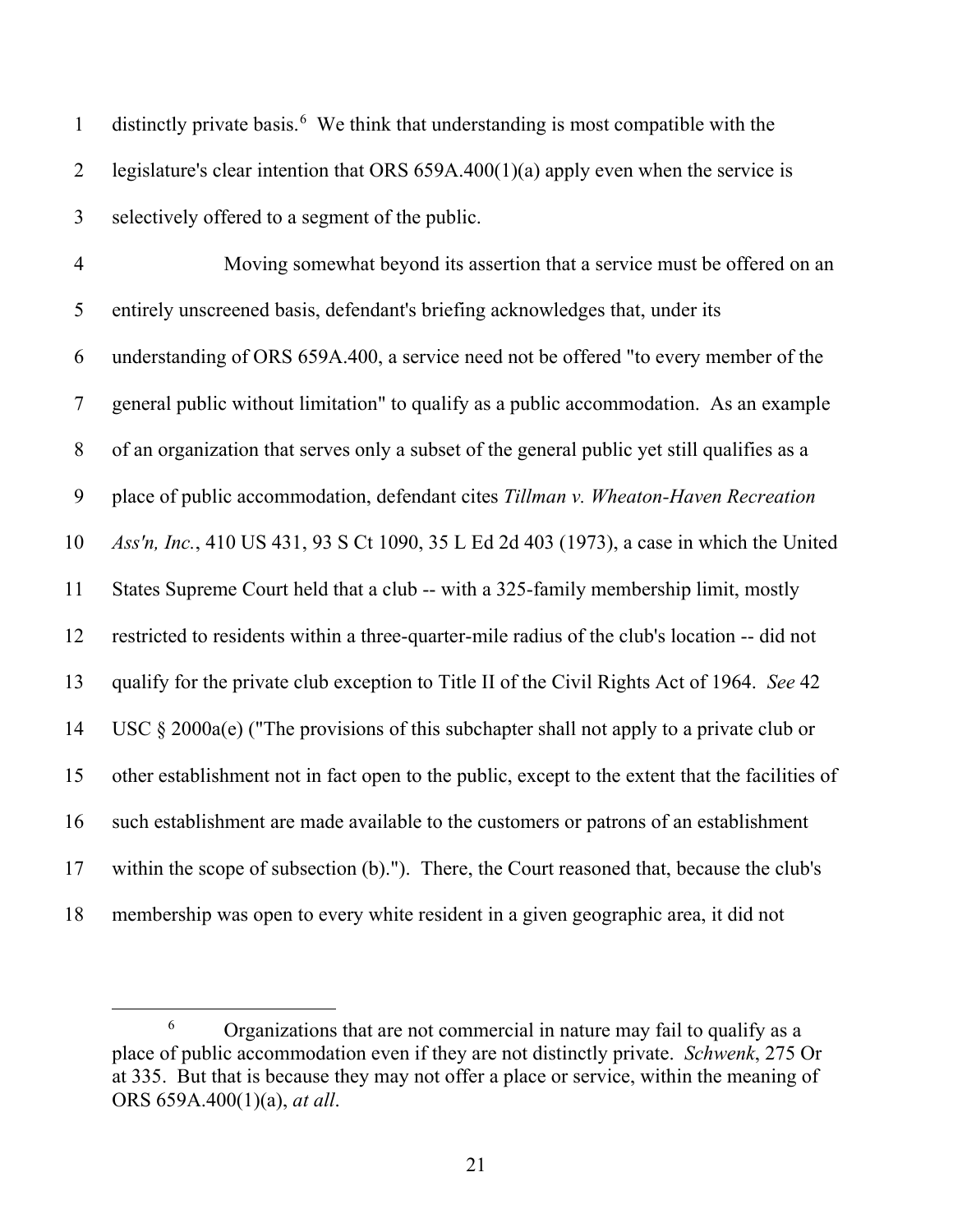1 qualify as a private club. *Tillman*, 410 US at 438. Defendant accepts that such an 2 institution would qualify as a place of public accommodation under ORS 659A.400(1)(a). 3 But that example does not help defendant, for defendant offers no clear 4 distinction between the types of qualifications that defendant regards as being consistent 5 with a service being offered to the public -- such as a limitation to residents within a 6 small geographical area -- and the sole qualification attendant to the services offered by 7 defendant -- that the recipient be at least temporarily in custody in the Clackamas County 8 Jail. In both of those scenarios, the services are not offered to every member of the 9 public, and may in fact be offered only to a small subset of the general public, but they 10 lack the element of selectivity necessary to qualify as distinctly private. *Accord Lahmann*  11 *v. Grand Aerie of Fraternal Order of Eagles*, 180 Or App 420, 434, 43 P3d 1130, *rev*  12 *den*, 334 Or 631 (2002) ("[W]hether an organization is a place of public accommodation 13 turns on (1) whether it is a business or commercial enterprise and (2) whether its 14 membership policies are so unselective that the organization can fairly be said to offer its 15 services to the public.").

16 Here, although defendant limits its services to people who are in custody in 17 the Clackamas County Jail, defendant does not, at least as alleged in the complaint, 18 impose any additional selective criteria. And, although a jail may be restrictive in whom 19 it houses, it also is not selective in the way that a club or other distinctly private 20 organization is, such that defendant's provision of its services only to residents of the jail 21 could cause defendant to fall within the "distinctly private" exception in ORS 22 659A.400(2)(e). We therefore conclude that it offers those services to the public within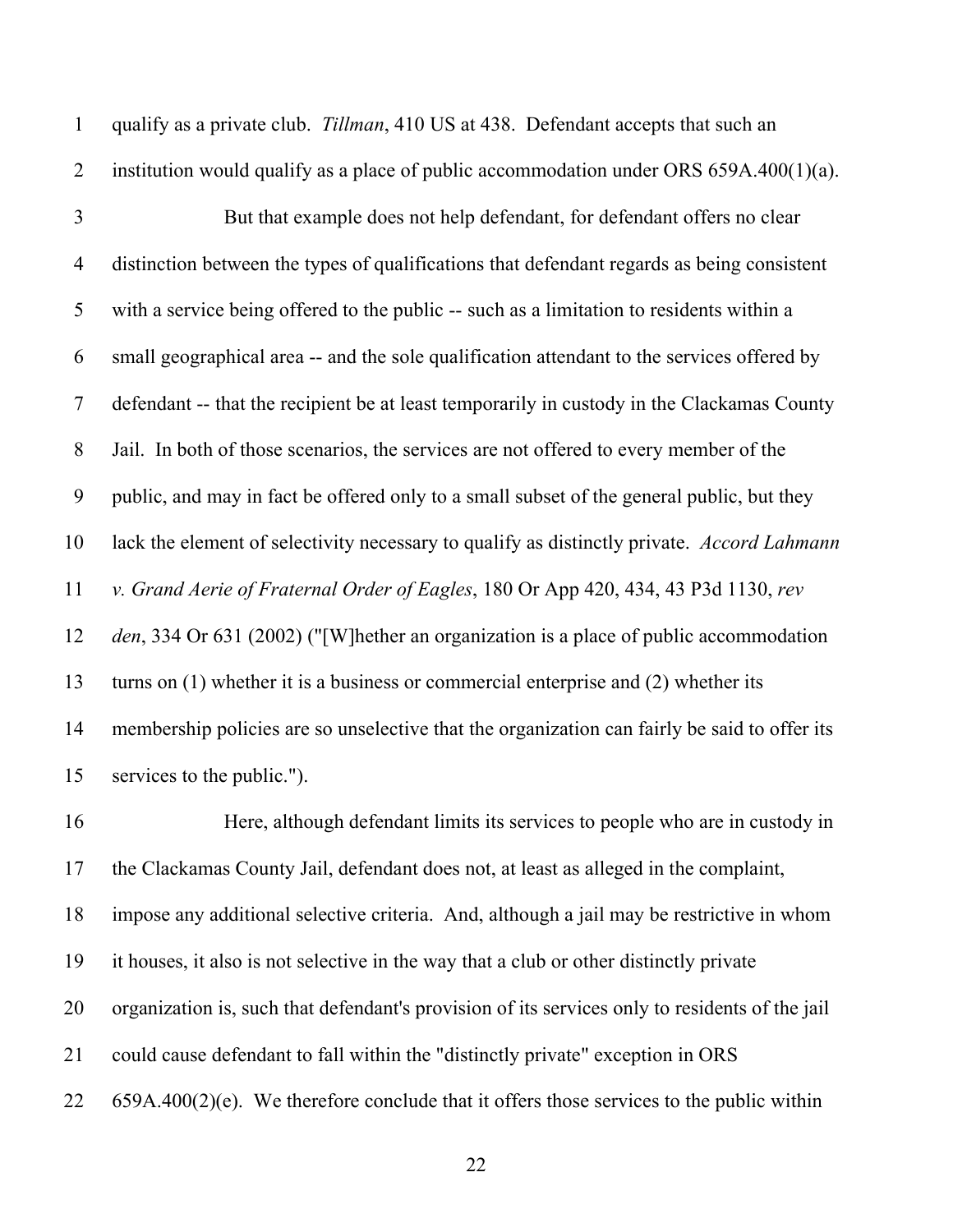| $\mathbf{1}$   | the meaning of ORS $659A.400(1)(a)$ . Although defendant does not serve the public at                       |
|----------------|-------------------------------------------------------------------------------------------------------------|
| $\overline{2}$ | large, and offers its services in a restricted environment, that does not diminish the                      |
| 3              | legislature's expressed interest in ensuring that the services that defendant does provide                  |
| 4              | are provided on a nondiscriminatory basis.                                                                  |
| 5              | Finally, we address defendant's argument that, even if it satisfies the                                     |
| 6              | general definition of a public accommodation in ORS $659A.400(1)(a)$ , it is nevertheless                   |
| $\tau$         | excluded from being considered a place of public accommodation by ORS                                       |
| $8\,$          | 659A.400(2)(d). ORS 659A.400(2) provides:                                                                   |
| 9              | "A place of public accommodation does not include:                                                          |
| 10<br>11       | "(a) A Department of Corrections institution as defined in ORS<br>421.005.                                  |
| 12             | "(b) A state hospital as defined in ORS 162.135.                                                            |
| 13             | "(c) A youth correction facility as defined in ORS 420.005.                                                 |
| 14             | "(d) A local correction facility or lockup as defined in ORS 169.005.                                       |
| 15<br>16       | "(e) An institution, bona fide club or place of accommodation that is<br>in its nature distinctly private." |
| 17             | A "local correctional facility" is defined by ORS 169.005(4) as "a jail or prison for the                   |
| 18             | reception and confinement of prisoners that is provided, maintained and operated by a                       |
| 19             | county or city and holds persons for more than 36 hours." <sup>7</sup>                                      |
| 20             | The difficulty with defendant's reliance on the exclusion contained in ORS                                  |
| 21             | $659A.400(2)(d)$ is that defendant does not meet the statutory definition of a "local                       |

<sup>7</sup> A "lockup" is defined as "a facility for the temporary detention of arrested persons held up to 36 hours, excluding holidays, Saturdays and Sundays, but the period in lockup shall not exceed 96 hours after booking." ORS 169.005(5).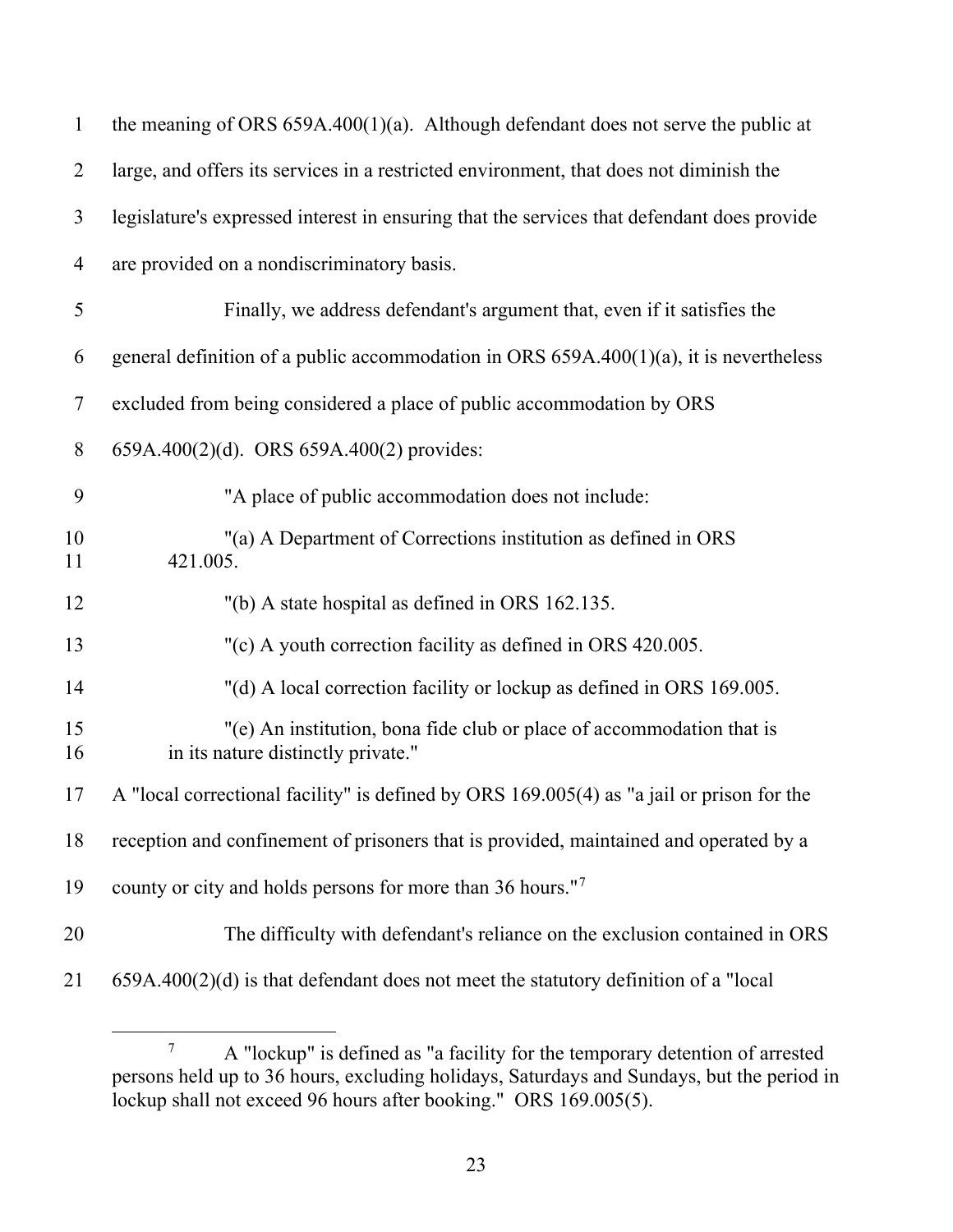1 correction facility." Defendant is not a "jail or prison" and, even if it were, it is not 2 "provided, maintained and operated by a county or city." ORS 169.005(4). As written, 3 the exclusion contained in ORS 659A.400(2)(d) does not extend to private commercial 4 entities that provide services *at* a local correction facility; it excludes the local correction 5 facility itself from the definition of a place of public accommodation.

6 We understand defendant to interpret ORS 659A.400(2)(d) as establishing 7 a physical place where Oregon's public accommodations laws do not apply, rather than 8 setting out entities exempted from those laws. That is, defendant advocates for 9 understanding ORS 659A.400(2)(d) to exclude from the definition of a place of public 10 accommodation not only the jail itself, but also any other entity that operates within that 11 physical location. According to defendant, "[m]edical services for prisoners at a jail 12 delivered by a private healthcare provider fit within that express statutory exclusion 13 because, regardless of the nature of the service provider, services *at* a jail are not 14 provided at a 'place of public accommodation' under ORS 659A.400." (Emphasis added). 15 The dissent also seems to argue that the exemption applies not only to 16 services provided *by* a jail but also to services that are provided *at* a jail. Although the 17 dissent seems to agree with the majority that the legislature did not intend to exempt local 18 correctional facilities as buildings, Or at (Garrett, J., dissenting) (slip op at 9:11-19 10:16), it cites the dictionary definition of "facility" and argues that the legislature

20 intended to exempt "the building *and* the services *provided within it*, at least those

21 services, including the delivery of food and medical care, that are inseparable from the

22 function of confining people for long periods of time." *Id.* at (first emphasis in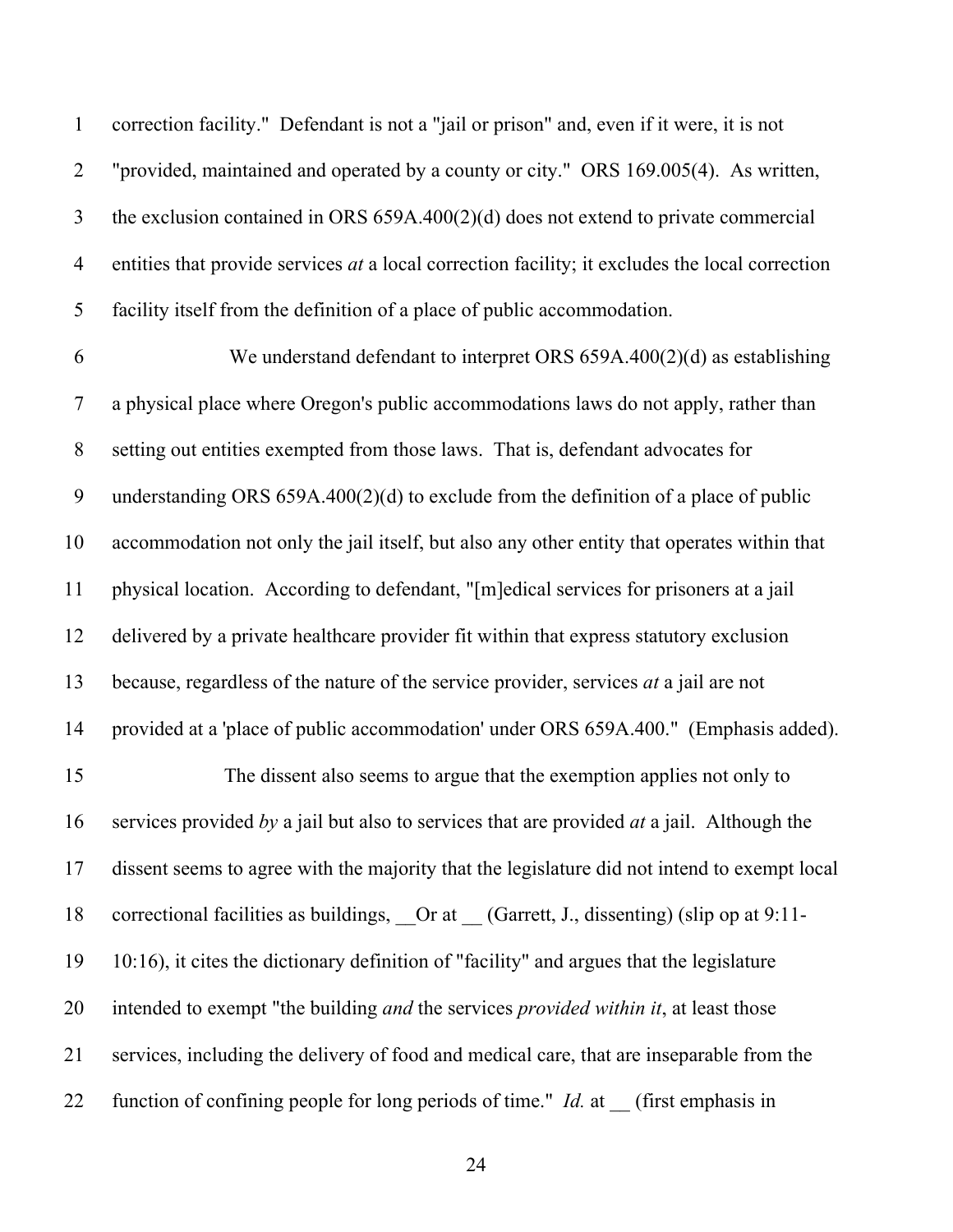1 original; second emphasis added) (footnote omitted) (slip op at 9:15 - 10:8).

| $\overline{2}$ | The problem with both arguments is that we are not free to substitute the                      |
|----------------|------------------------------------------------------------------------------------------------|
| $\mathfrak{Z}$ | dictionary definition of a term for a definition that the legislature has expressly directed   |
| $\overline{4}$ | us to use -- here, the definition of "local correctional facility" contained in ORS            |
| 5              | 169.005(4). See Patton v. Target Corp., 349 Or 230, 239, 242 P3d 611 (2010) ("[T]he            |
| 6              | legislature is free to define words to mean anything that it intends them to mean,             |
| $\tau$         | including defining words in a manner that varies from a dictionary definition or common        |
| 8              | understanding." (Internal quotation marks omitted)); see also Jack L. Landau, Oregon           |
| 9              | Statutory Construction, 97 Or L Rev 583, 651 (2019) ("If the legislature defines a term,       |
| 10             | then that's what it means. Period."). Both the argument of defendant and the argument of       |
| 11             | the dissent are poor fits for the actual wording of the statute.                               |
| 12             | Under current law, a place of public accommodation need not be a physical                      |
| 13             | place at all -- that term is defined to include "[a]ny place or service offering to the public |
| 14             | accommodations, advantages, facilities or privileges whether in the nature of goods,           |
| 15             | services, lodgings, amusements, transportation or otherwise." ORS 659A.400(1)(a)               |
| 16             | (emphasis added). If defendant qualifies as a place of public accommodation because of         |
| 17             | the services that it provides, it does not matter whether it provides those services at a      |
| 18             | physical location that independently qualifies as a place of public accommodation.             |
| 19             | Likewise, ORS $659A.400(1)(c)$ defines a place of public accommodation to include              |
| 20             | "[a]ny service to the public that is provided by a public body, as defined in ORS 174.109,     |
| 21             | regardless of whether the service is commercial in nature" -- again, without reference to      |
| 22             | where that service is provided. As a result, excluding a local correction facility from the    |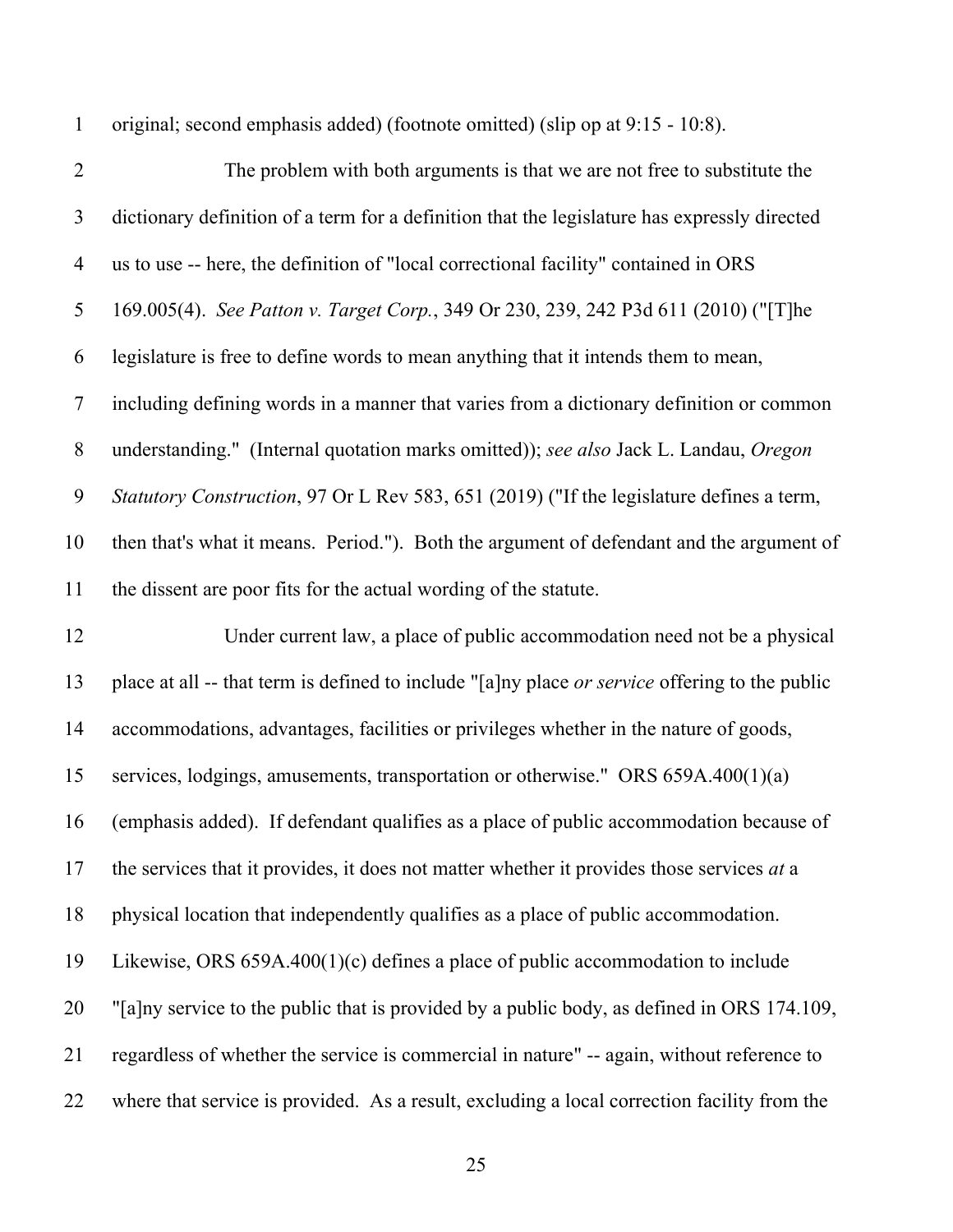| $\mathbf{1}$                     | definition of a place of public accommodation does not imply that service providers like                                                                                                                                                                                                                                                                                                                                                                   |
|----------------------------------|------------------------------------------------------------------------------------------------------------------------------------------------------------------------------------------------------------------------------------------------------------------------------------------------------------------------------------------------------------------------------------------------------------------------------------------------------------|
| $\overline{2}$                   | defendant are exempted as well. When ORS 659A.400(2) states that "[a] place of public                                                                                                                                                                                                                                                                                                                                                                      |
| $\overline{3}$                   | accommodation does not include," among other things, "[a] local correction facility or                                                                                                                                                                                                                                                                                                                                                                     |
| $\overline{4}$                   | lockup as defined in ORS 169.005," the most straightforward reading is that it simply                                                                                                                                                                                                                                                                                                                                                                      |
| 5                                | prevents a local correction facility from being considered a place of public                                                                                                                                                                                                                                                                                                                                                                               |
| 6                                | accommodation -- there is no textual basis for inferring additional exclusions for private                                                                                                                                                                                                                                                                                                                                                                 |
| $\tau$                           | entities that operate in the same space.                                                                                                                                                                                                                                                                                                                                                                                                                   |
| 8                                | Indeed, during discussion of the bill that created ORS $659A.400(2)(d)$ , the                                                                                                                                                                                                                                                                                                                                                                              |
| 9                                | legislature recognized that there would necessarily be some situations where two entities                                                                                                                                                                                                                                                                                                                                                                  |
| 10                               | that share the same physical space have different duties under Oregon's                                                                                                                                                                                                                                                                                                                                                                                    |
| 11                               | antidiscrimination laws because only one of those entities qualifies as a place of public                                                                                                                                                                                                                                                                                                                                                                  |
| 12                               | accommodation. A Bureau of Labor and Industries representative gave an example of                                                                                                                                                                                                                                                                                                                                                                          |
| 13                               | such a divergence at a hearing on the bill:                                                                                                                                                                                                                                                                                                                                                                                                                |
| 14<br>15<br>16<br>17<br>18<br>19 | "The issue came up in the House about what happens if a church rents from<br>a school gym and that church may or may not be open to, say, gay<br>members. The school's antidiscrimination policy would not inure to the<br>renter. In other words, the school's only responsibility would be to say not<br>to discriminate in to whom they rent. So if they rent to a Methodist church<br>they're [going to] have to rent to an Episcopal church as well." |
| 20                               | Audio Recording, Senate Committee on Judiciary, HB 2668, May 9, 2013, at 18:00                                                                                                                                                                                                                                                                                                                                                                             |
| 21                               | (statement of Elizabeth Cushwa), https://olis.oregonlegislature.gov (accessed May 24,                                                                                                                                                                                                                                                                                                                                                                      |
| 22                               | 2022). That shows that, as understood by the legislature that enacted ORS                                                                                                                                                                                                                                                                                                                                                                                  |
| 23                               | $659A.400(2)(d)$ , it would not be unusual for Oregon's civil rights laws to impose different                                                                                                                                                                                                                                                                                                                                                              |
| 24                               | obligations on different users of the same space, as when a private group qualifying for                                                                                                                                                                                                                                                                                                                                                                   |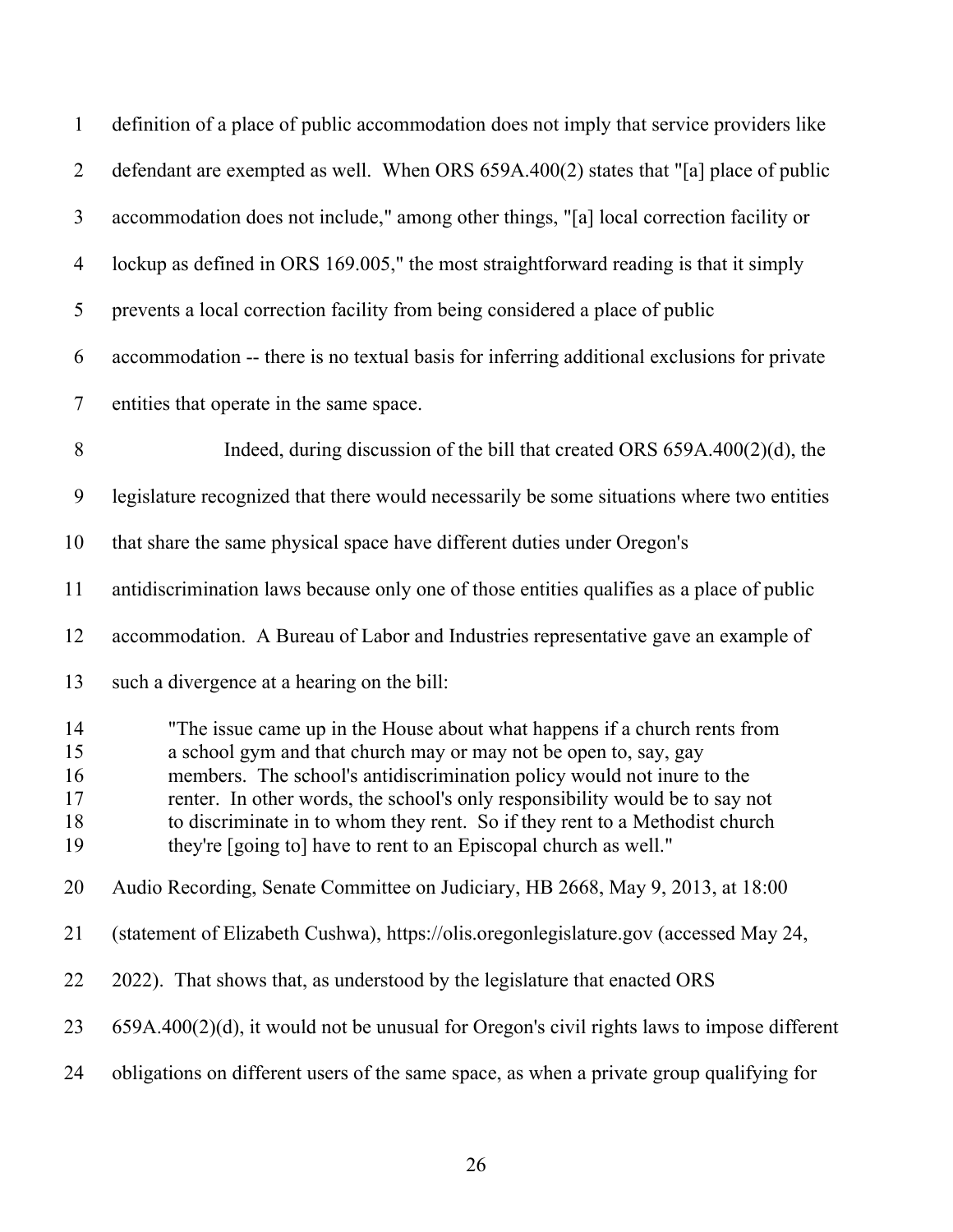| $\mathbf{1}$   | the exception in ORS $659A.400(2)(e)$ rents space at a hotel or public building. We see no   |
|----------------|----------------------------------------------------------------------------------------------|
| $\overline{2}$ | reason to assume that the exception in ORS $659A.400(2)(d)$ would operate differently.       |
| $\overline{3}$ | Two additional aspects of the legislative history of ORS 659A.400(2)(d)                      |
| $\overline{4}$ | cut against defendant's reading. The first is that the exception for local correctional      |
| 5              | facilities was enacted as part of a bill that extended the definition of place of public     |
| 6              | accommodation to cover public agencies. As initially conceived, the bill would have          |
| $\tau$         | extended the definition of "place of public accommodation" in ORS 659A.400(1) to             |
| $8\,$          | cover public bodies without creating any new exceptions. Representatives of the Oregon       |
| 9              | Department of Corrections and the Oregon State Sheriffs' Association opposed that            |
| 10             | approach, arguing that concerns particular to the corrections setting justified an           |
| 11             | exemption. Audio Recording, Senate Committee on Judiciary, HB 2668, May 9, 2013, at          |
| 12             | 22:58 (statement of Darrell Fuller), https://olis.oregonlegislature.gov (accessed May 24,    |
| 13             | 2022). The bill was subsequently amended to create the exceptions for local correction       |
| 14             | facilities, prisons, state hospitals, and juvenile detention facilities set out in ORS       |
| 15             | 659A.400(2). See HB 2668 (2013), -3 amendments (May 29, 2013). In that context, it           |
| 16             | makes sense to understand the exceptions that were added as designed to exempt the           |
| 17             | public entities that would otherwise be covered by the expanded scope of ORS                 |
| 18             | $659A.400(1)$ , and to exempt them as public entities, rather than as physical locations. It |
| 19             | also makes sense to understand the legislature as focusing on the public entities that it    |
| 20             | intended to exempt rather than on private companies that would not have been affected        |
| 21             | by the amendments to ORS $659A.400(1)$ .                                                     |
| 22             | Second, the representative of the Oregon State Sheriffs' Association who                     |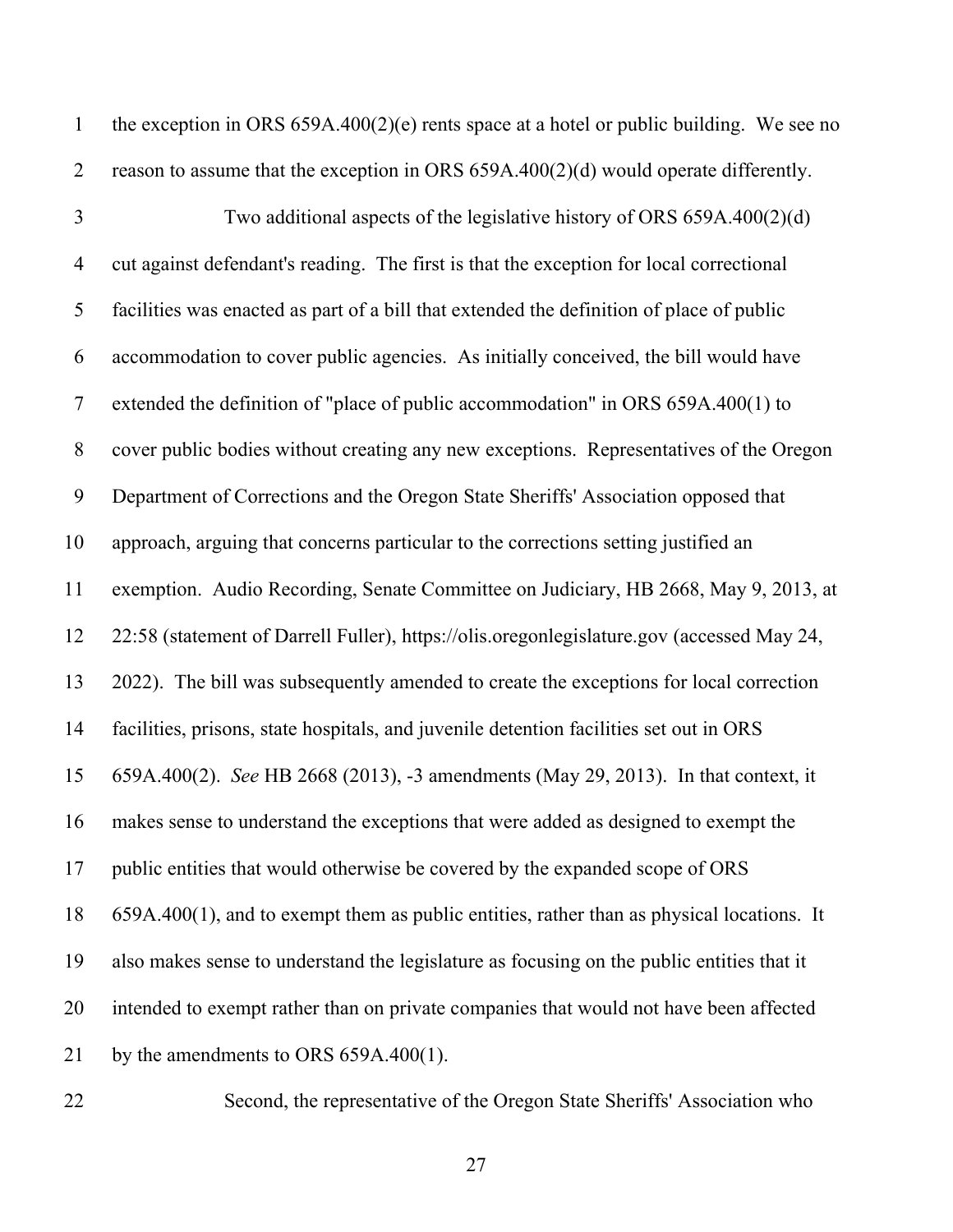1 proposed the amendment justified it based on two concerns. The first was that expanding 2 coverage to jails and prisons might "open[ ] up BOLI to a whole lot of complaints that 3 they maybe don't want to have to handle" because of "inmates who that's kind of what 4 they consider their job to be as an inmate is to file grievances all the time." Audio 5 Recording, Senate Committee on Judiciary, HB 2668, May 9, 2013, at 23:44 (statement 6 of Darrell Fuller), https://olis.oregonlegislature.gov (accessed May 24, 2022). The 7 second was that there would be "circumstances where some of what we do could be 8 perceived as a violation or could be turned into a complaint that we're violating 9 somebody's civil rights based on public accommodations simply because we're trying to 10 keep the jail inmates from having conflicts," giving the example of putting an inmate in a 11 single cell "because of their sexual orientation or perceived sexual orientation" for the 12 person's own protection. *Id.* at 24:40. Although the first concern could be applicable to 13 other entities providing services inside a prison, there is no indication that the 14 representative of the Oregon State Sheriffs' Association was concerned about claims 15 involving only private companies, rather than complaints against prisons or jails 16 themselves. And the second concern speaks more specifically to security concerns that a 17 prison or jail must manage; it does not indicate an interest in excepting private service 18 providers from antidiscrimination laws. As a result, the specific reasons offered for the 19 exception are consistent with it being intended to except local correction facilities as 20 entities, rather than as physical locations. $8<sup>8</sup>$ 

<sup>8</sup> We have not been asked to consider circumstances in which a private contractor violated ORS 659A.142 at the direction of a jail or in which the contractor's